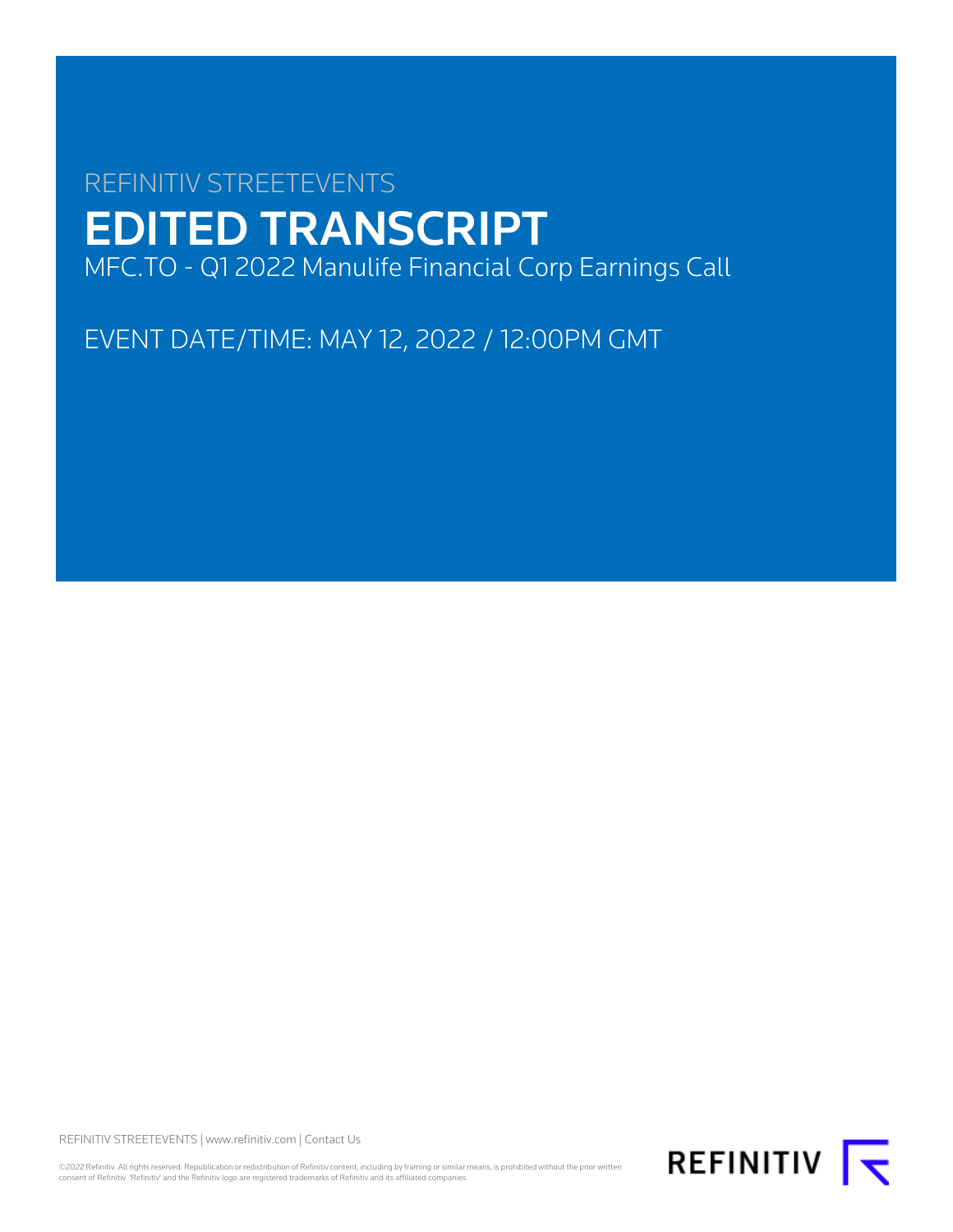# **CORPORATE PARTICIPANTS**

**[Anil Wadhwani](#page-6-0)** Manulife Financial Corporation - President & CEO, Manulife Asia **[Hung Ko](#page-1-0)** Manulife Financial Corporation - VP, Group Investor Relations **[Naveed Irshad](#page-20-0)** Manulife Financial Corporation - Global Head of Inforce Management **[Paul Lorentz](#page-12-0)** Manulife Financial Corporation - President & CEO, Manulife Investment Management **[Phil Witherington](#page-3-0)** Manulife Financial Corporation - Chief Financial Officer **[Roy Gori](#page-2-0)** Manulife Financial Corporation - President & Chief Executive Officer **[Scott Hartz](#page-15-0)** Manulife Financial Corporation - Chief Investment Officer **[Steve Finch](#page-11-0)** Manulife Financial Corporation - Chief Actuary

# **CONFERENCE CALL PARTICIPANTS**

**[Darko Mihelic](#page-16-0)** RBC Capital Markets, Research Division - MD & Equity Analyst **[David Motemaden](#page-12-1)** Evercore ISI Institutional Equities, Research Division - MD & Fundamental Research Analyst **[Doug Young](#page-8-0)** Desjardins Securities, Research Division - Diversified Financials and Insurance Analyst **[Gabriel Dechaine](#page-16-1)** National Bank Financial, Research Division - Analyst **[Lemar Persaud](#page-20-1)** Cormark Securities - Equity Research Analyst **[Mario Mendonca](#page-18-0)** TD Securities Equity Research - MD & Research Analyst **[Meny Grauman](#page-6-1)** Scotiabank Global Banking and Markets, Research Division - MD of Financial Services Equity Research & Analyst **[Paul Holden](#page-14-0)** CIBC Capital Markets, Research Division - Executive Director of Institutional Equity Research **[Tom MacKinnon](#page-9-0)** BMO Capital Markets Equity Research - MD & Analyst

# **PRESENTATION**

#### **Operator**

<span id="page-1-0"></span>Please be advised that this conference call is being recorded. Good morning, and welcome to the Manulife Financial First Quarter 2022 Financial Results Conference Call. Your host for today will be Mr. Hung Ko. Please go ahead, Mr. Ko.

# **Hung Ko** - Manulife Financial Corporation - VP, Group Investor Relations

Thank you. Welcome to Manulife's earnings conference call to discuss our first quarter 2022 financial and operating results. Our quarterly earnings material, including the webcast slides for today's call are available on the Investor Relations section of our website at manulife.com.

Turning to Slide 4. We will begin today's presentation with an overview of our first quarter highlights and an update on our strategic priorities by Roy Gori, our President and Chief Executive Officer. Following Roy's remarks, Phil Witherington, our Chief Financial Officer, will discuss the company's financial and operating results and provide an update on the key implications of IFRS 17 on Manulife's financial results and key performance indicators.

After the prepared remarks, we will move to the live question-and-answer portion of the call. We ask each participant to adhere to a limit of 2 questions, including follow-ups. If you have additional questions, please re-queue and we will do our best to respond to everyone.

 $\supset$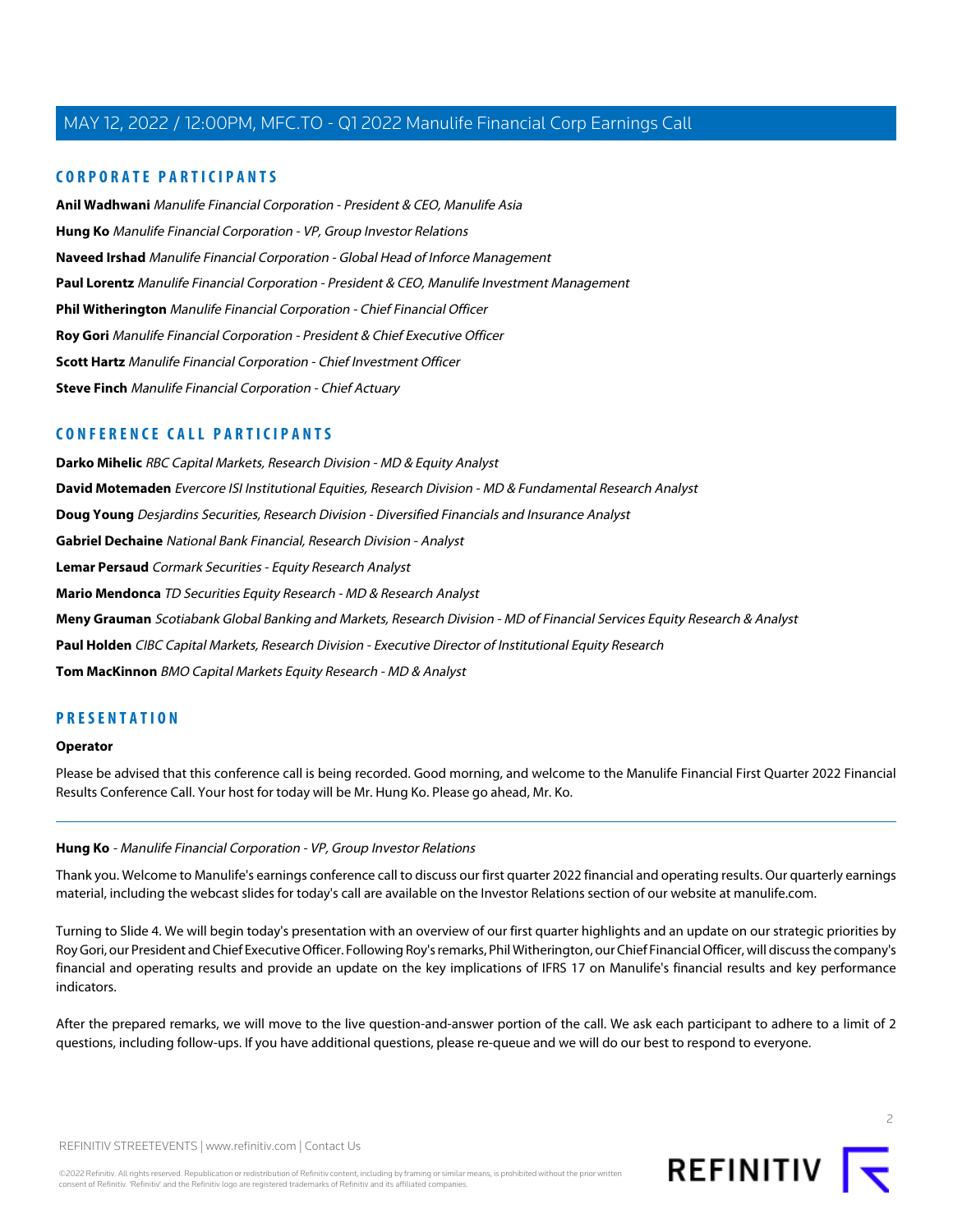Before we start, please refer to Slide 2 for a caution on forward-looking statements and Slide 39 for a note on the non-GAAP and other financial measures used in this presentation. Note that certain material factors or assumptions are applied in making the forward-looking statements, and actual results may differ materially from what is stated.

<span id="page-2-0"></span>With that, I'd like to turn the call over to Roy Gori, our President and Chief Executive Officer. Roy.

# **Roy Gori** - Manulife Financial Corporation - President & Chief Executive Officer

Thanks, Hung. Thank you, everyone, for joining us today. Yesterday, we announced our first quarter 2022 financial results. Our diversified footprint, operational resilience and proven digital capabilities enabled us to deliver solid results in the first quarter despite a challenging operating environment caused by the resurgence of COVID-19 and global market volatility.

You'll see on Slide 6, we delivered solid core earnings of \$1.6 billion, a modest 4 percent decrease from the prior year quarter as we continued to benefit from the diversity of our businesses. And we also reported net income of \$3 billion, an increase of \$2.2 billion over the prior year quarter, reflecting strong investment-related experience and a gain from the closing of the U.S. variable annuity reinsurance transaction.

We achieved new business value of \$513 million. The resurgence of COVID-19 and tighter containment measures impacted many of our markets in Asia and lowered NBV. This was partially offset by double-digit growth in both Canada and the U.S., exemplifying the benefit of our business diversification. While the rapid and unprecedented resurgence of COVID-19 disrupted new business activities in multiple markets in Asia, our diversified, digitally enabled, and well-established distribution channels delivered double-digit growth in APE sales and NBV relative to the average levels during the first wave of the pandemic in the first and second quarters of 2020.

And Global WAM had another quarter of strong net inflows, generating \$6.9 billion with positive contributions across all geographies and business lines. Finally, we reported embedded value of \$64.8 billion or \$33.35 per share as of December 31, 2021, an increase of \$3.7 billion or 7.3 percent from the prior year. We believe that embedded value is an important valuation metric. Additional information on our embedded value can be found in the appendix and our 2021 Embedded Value Report.

Turning to Slide 7. We are laser-focused on delivering on our strategic priorities. Our highest potential businesses accounted for 63 percent of total company core earnings in the first quarter of 2022. In Asia, we successfully commenced offering insurance solutions to VietinBank's 14 million customers as part of our exclusive 16-year bancassurance partnership in Vietnam. And in our Global WAM business, we announced the launch of the Real Asset Investment Strategy in Canada, which provides investors access to a mix of global private and public real asset investments, combining the benefits of broad private asset exposures with the liquidity benefits of allocating to public markets.

We continue to execute on our ambition to be the most digital customer-centric global company in our industry. In Asia, more than 10 percent of APE sales resulted from leads generated using advanced analytics to identify additional needs from existing customers. We launched an enhanced Manulife Vitality mobile app experience in Canada for our Individual Insurance business, giving the app a new look and feel with easier navigation to further drive member engagement. In the U.S., we enhanced our eApp by implementing automated background checks, which reduced onboarding cycles from 3 weeks to 5 days, and reduced costs and call center volumes.

In our Global WAM retirement business, we enabled registration directly through the mobile app in Canada, resulting in approximately 50,000 Canadian customers using our mobile application by the end of the quarter. We've made tremendous progress on our digital journey, as evidenced by the 20-point improvement in our Net Promoter Score from plus 1 in 2017 to plus 21 in 2021.

In recent months, our service levels were impacted by temporary workforce capacity constraints and at the end of the first quarter, the rolling four quarter average NPS was tracking below our 2022 target of plus 31. We're taking actions to boost the average NPS in 2022. We are committed to continuing to execute on our strategy to attract, engage and retain customers by delivering an outstanding experience for every interaction. We remain on track to achieve our 2025 supplemental goal of plus 37. In line with our semi-annual reporting of NPS, we will provide a more fulsome update with our second quarter 2022 results.

REFINITIV STREETEVENTS | [www.refinitiv.com](https://www.refinitiv.com/) | [Contact Us](https://www.refinitiv.com/en/contact-us)

©2022 Refinitiv. All rights reserved. Republication or redistribution of Refinitiv content, including by framing or similar means, is prohibited without the prior written consent of Refinitiv. 'Refinitiv' and the Refinitiv logo are registered trademarks of Refinitiv and its affiliated companies.

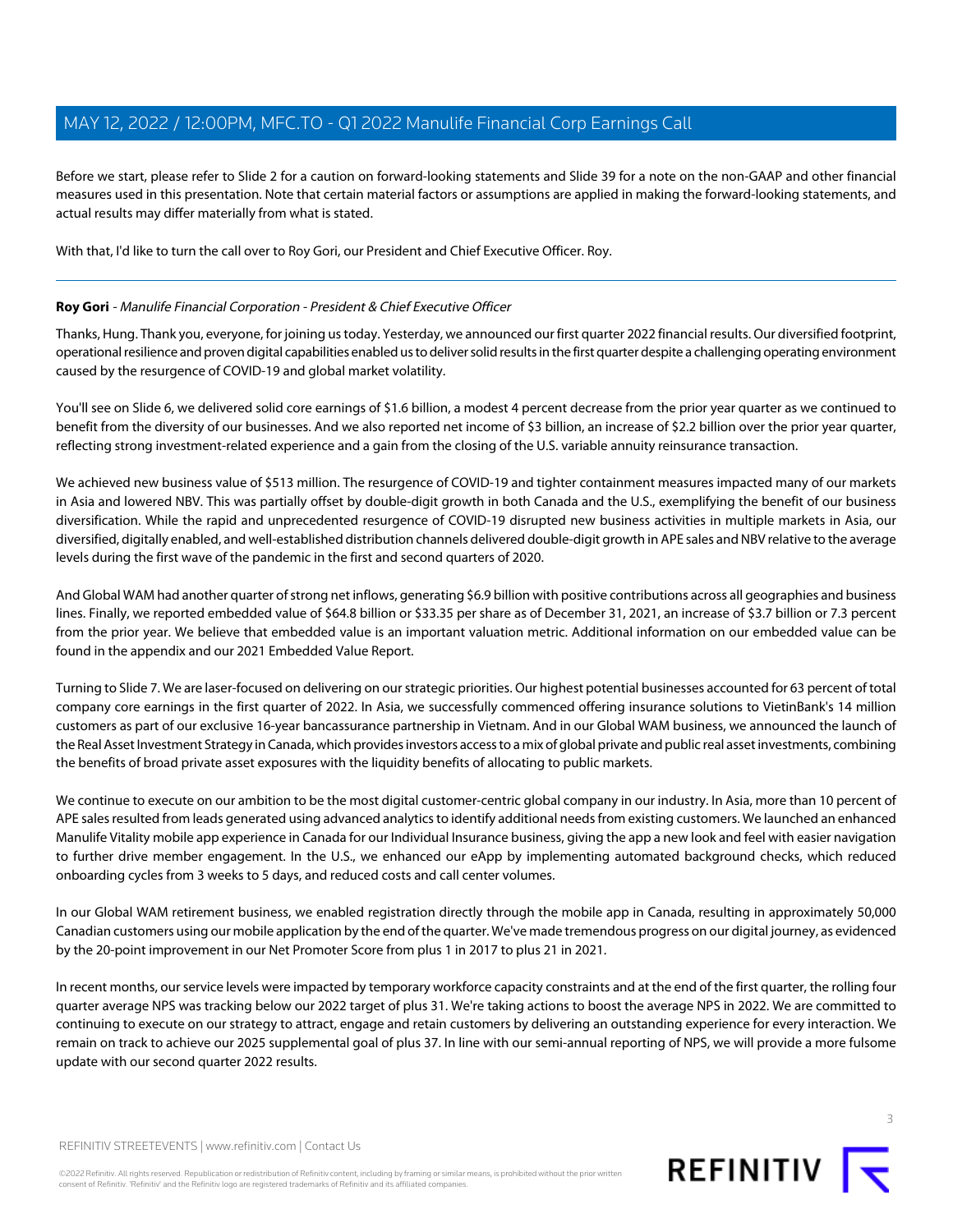Turning to Slide 8. We continued to drive progress on our expense efficiency, portfolio optimization, and high-performing team priorities during the quarter. We achieved an expense efficiency ratio of 50 percent despite a modest decrease in core earnings as we continued to proactively manage costs amid the challenging environment. Of note, we closed the variable annuity reinsurance transaction in the U.S. with a deal multiple of 11.8 times and released \$2.4 billion of capital. And we've commenced share buybacks to deliver shareholder value and neutralize the impact of the transaction on core EPS.

Turning to Slide 9. During the first quarter, we witnessed a rapid and unprecedented resurgence of COVID-19 in Asia. The spike in daily new confirmed cases significantly exceeded prior waves for many of our markets. This resulted in tighter containment measures, notably in Hong Kong, Mainland China and Vietnam. These containment measures have challenged the broader economy and the insurance industry as a whole. We are encouraged to see recent signs of stronger customer demand returning as case counts are declining. For example, in Hong Kong, we saw confirmed cases decrease from the peak of 77,000 daily to 300 daily as of May 1, and containment measures have begun to relax in late April.

Turning to Slide 10. Despite the ongoing prevalence of COVID-19, we have demonstrated a strong track record in managing the challenges over the past 2 years. A clear example is our Hong Kong business, where we've gained market share and increased our ranking by 1 spot to number 5 on insurance and retained our number 1 market position in MPF in 2021. We have delivered 19 consecutive quarters of year-over-year growth in core earnings.

We've also scaled and digitized our distribution force, growing agency headcount by 7 percent and increasing our ePOS active agent adoption to over 80 percent. Our NBV margin improved 3 percentage points this quarter compared to the prior year as we focused on increasing health and protection mix, and scaling our MOVE platform to help more customers become healthier.

Since the outbreak of COVID-19 in 2020, we've delivered resilient results due to the investments that we've made into our talent, digital and distribution channels. As markets across Asia navigate the challenges of the pandemic, we continue to be well positioned to serve our customers' needs. The strong demand that we've witnessed in North America and ongoing attractive megatrends in Asia give us optimism about the opportunity as those markets recover from the pandemic.

Turning to Slide 11. We delivered solid results in the first quarter of 2022, and I'm very proud of the performance of our business during the quarter, despite a challenging operating environment caused by the resurgence of COVID-19 and global market volatility. We closed the transaction to reinsure over 75 percent of our U.S. variable annuity business with a deal multiple of 11.8 times and released \$2.4 billion of capital.

We remain committed to generating shareholder value as we commenced share buybacks to neutralize the impact of the transaction on core EPS. Our solid foundation, global presence, diverse business and continued strong execution uniquely positions us to succeed and deliver on our growth targets.

<span id="page-3-0"></span>Thank you. And I'll hand over to Phil Witherington, who will review the highlights of our financial results and provide an update on IFRS 17. Phil.

# **Phil Witherington** - Manulife Financial Corporation - Chief Financial Officer

Thanks, Roy. We're off to a solid start for the year despite a challenging operating environment. I'll now highlight the key drivers of our first quarter results.

Starting on Slide 13. We generated solid core earnings of \$1.6 billion in the first quarter of 2022, a modest 4 percent decrease from the prior year quarter. This year-over-year change was driven by a number of factors: lower new business gains in Asia, an unfavourable impact of markets on seed money investments, and lower in-force earnings in U.S. annuities due to the variable annuity reinsurance transaction that closed on February 1. These items were partially offset by experience gains, in-force business growth in Canada and Asia, higher fixed income yields and a lower cost of debt in Corporate and Other, and higher new business gains in Canada and the U.S.

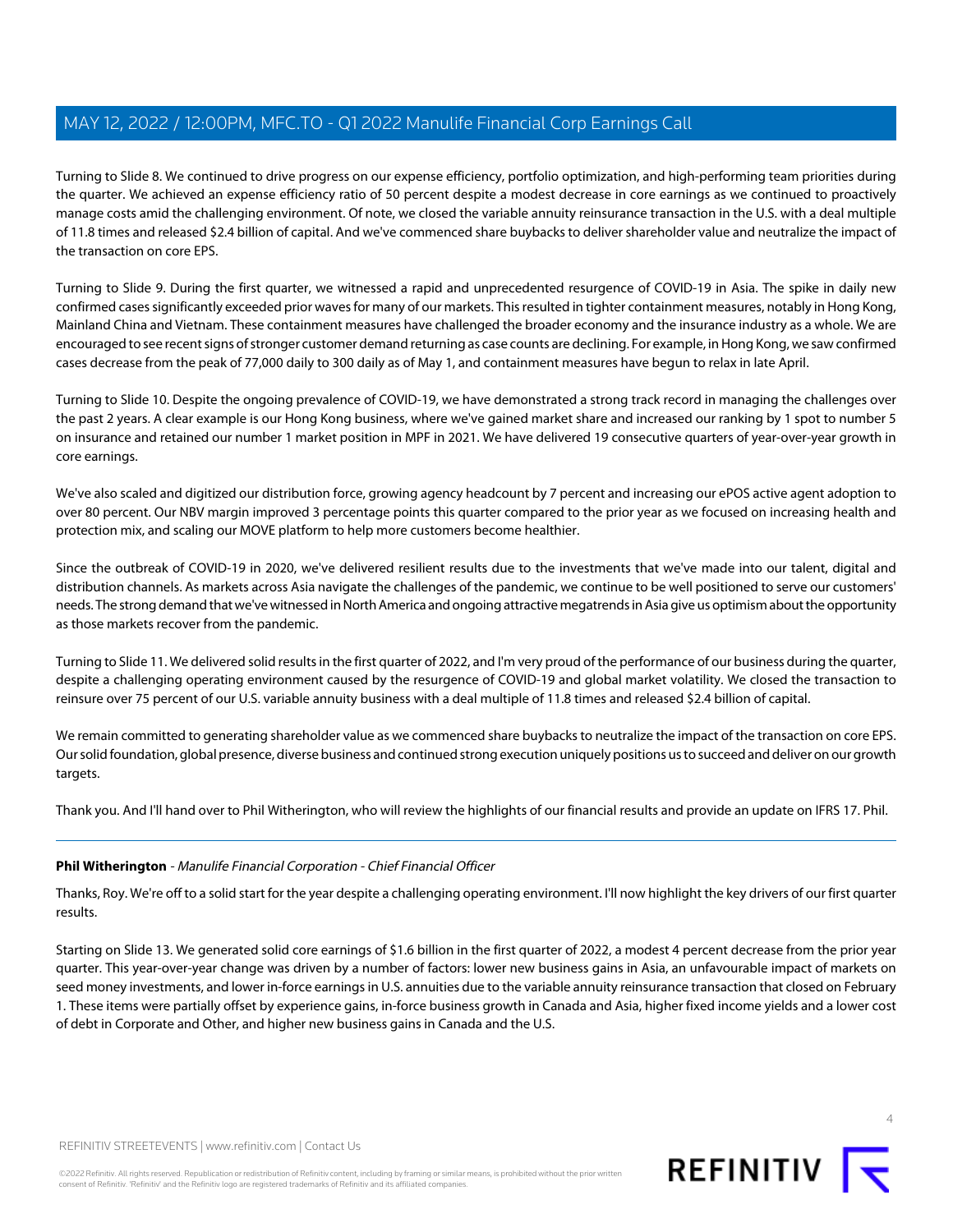Of note, the unfavourable impact of markets on seed money investments was \$63 million and consisted of approximately \$37 million from equity funds and approximately \$29 million from fixed income funds. The overall amount was larger than our disclosed sensitivity would imply, mainly reflecting the impact of material interest rate moves not contemplated in our sensitivity.

Net income attributed to shareholders of \$3 billion was up \$2.2 billion from the prior year quarter, reflecting gains from the direct impact of markets again related to the U.S. variable annuity reinsurance transaction and larger gains from investment-related experience. Of note, we recognized a gain of \$658 million from investment-related experience, \$100 million of which was included in core earnings as 'core investment gains', with the remaining \$558 million reported outside of core earnings.

We recognized other gains of \$763 million, largely driven by a one-time after-tax gain of \$842 million from the U.S. VA reinsurance transaction. The cumulative net gain from this transaction is \$802 million after including a one-time after-tax loss of \$40 million recognized in the fourth quarter of 2021.

The gain of \$207 million from the direct impact of interest rates was due to the flattening of the yield curves and gains from widening corporate spreads, partially offset by realized losses on sales of AFS bonds. The impact of equity markets in the quarter was a loss of \$110 million.

Slide 14 shows the recent history of our investment-related experience. Over the past 3 years, including through the pandemic and related market volatility, we have continued to generate strong investment-related experience. While experience can vary period to period, since 2019, our investment-related experience gains have well exceeded \$100 million on average each quarter.

The average quarterly gain of \$212 million since the start of the pandemic in early 2020 is also comparable to the average of \$192 million we reported during 2019. Overall gains from fixed income reinvestment have been strong and steady, and credit experience has been a reliable contributor. ALDA has also been a contributor over this period, although the experience varied significantly quarter-to-quarter due to its mark-to-market nature. Through the cycle, our ALDA portfolio has performed well and exceeded our long-term return assumption, as I noted in our fourth quarter 2021 results.

Slide 15 shows our Source of Earnings analysis for the first quarter of 2022 compared to the prior year quarter. Expected profit on in-force increased 3 percent. Excluding the impact of the U.S. VA reinsurance transaction, the increase was a strong 7 percent from the prior year.

New business gains decreased by 31 percent from the prior year period, primarily driven by lower critical illness sales in Mainland China, lower sales in Hong Kong and several markets in Asia Other due to the strong COVID-19 wave as well as lower COLI product sales in Japan.

Policyholder experience was a net favourable \$50 million on a pre-tax basis, reflecting the diversified nature of our business. Favourable experience in U.S. long-term care more than offset losses in U.S. Life, and Canada recorded a net favourable experience while Asia was largely neutral.

Slide 16 shows the recent history of our policyholder experience. As we mentioned previously, the pandemic and related macroeconomic environment impacted our policyholder experience differently across product lines and geographies. The diversity of our businesses and our use of reinsurance provided an offset, and on a cumulative basis since the start of the pandemic in early 2020, the net impact was close to neutral, in fact, slightly positive.

Slide 17 shows our earnings by segment and return on equity. We delivered core earnings growth of 4 percent in our Global WAM business, reflecting growth in net fee income. Core earnings in Asia decreased by 5 percent, driven by lower new business volumes in Hong Kong and several markets in Asia Other, reflecting the adverse impact of COVID-19 containment measures, lower sales in Japan, and unfavourable product mix in Mainland China. Core earnings in Canada increased by 19 percent, reflecting higher in-force earnings, more favourable policyholder experience and new business gains in the Individual Insurance business.

Core earnings in the U.S. decreased by 3 percent, largely due to the VA reinsurance transaction. Excluding the impact of the transaction on in-force earnings, core earnings would have increased 4 percent as compared to the prior year quarter. The core loss in Corporate and Other increased by \$91 million, primarily driven by the unfavourable impact of markets on seed money investments. And we delivered a core ROE of 11.8 percent.



5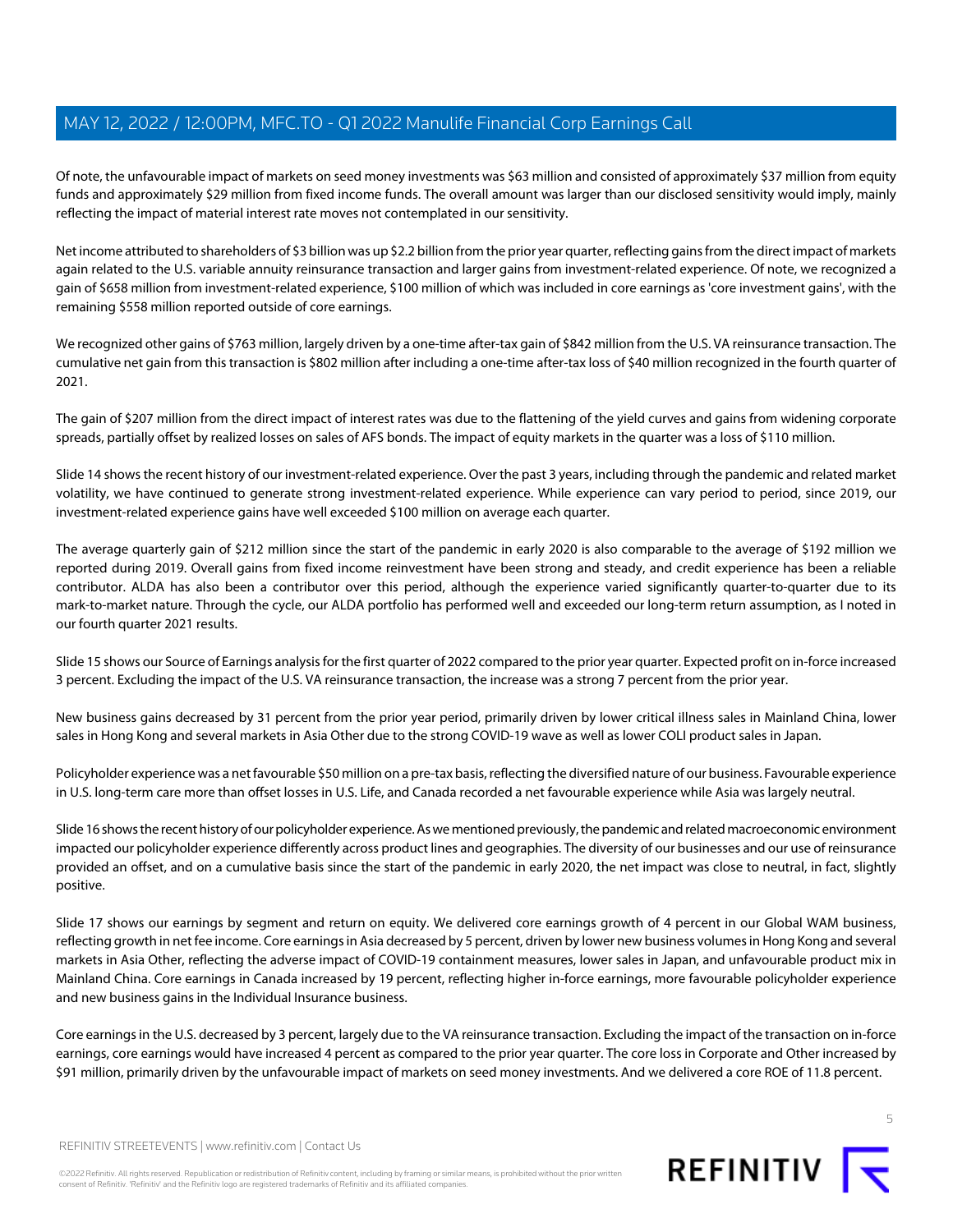Turning to Slide 18, which shows our APE sales and new business value generation. In the first quarter, we generated APE sales of \$1.6 billion, down 9 percent from the prior year as growth in North America was more than offset by a decline in Asia. In Asia, APE sales decreased 17 percent due to adverse impacts from COVID-19 in Hong Kong and several markets in Asia Other as well as lower COLI product sales in Japan.

We delivered new business value of \$513 million, down 14 percent from the prior year quarter. In Asia, new business value decreased due to the factors I noted earlier and unfavourable product mix in Mainland China. This was offset by double-digit NBV growth in North America as we continued to see strong customer demand in our Canada and U.S. insurance businesses.

Turning to Slide 19. Our Global WAM business continued to benefit from our geographic and line-of-business diversification as evidenced by strong net inflows of \$6.9 billion and gross flows of \$38.5 billion in the first quarter. In Retail, net inflows were \$4 billion compared with net inflows of \$6.5 billion in the prior year quarter. The decrease was driven by lower gross flows, mainly in fixed income products and higher mutual fund redemptions in Canada.

Institutional Asset Management net inflows were \$0.9 billion compared with net outflows of \$7.2 billion in the prior year quarter. The increase was driven by the non-recurrence of a \$9.4 billion redemption by a large institutional client in the first quarter of 2021.

In Retirement, net inflows were \$2 billion compared with the \$2.1 billion in the prior year quarter. Overall, Global WAM's average AUMA increased by 8 percent compared with the prior year quarter, driven by market performance over the past 12 months and continued net inflows. Net fee income yield decreased by 0.5 basis point to 42.9 basis points, primarily driven by a modest decline in fee spreads. And our core EBITDA margin increased 20 basis points, driven by growth in net fee income, reflecting higher average AUMA.

Turning to Slide 20. We continued to maintain a strong balance sheet and capital position. We have \$25 billion of capital above the Supervisory Target and our LICAT ratio of 140 percent is strong. The 2 percentage point decrease compared with the fourth quarter was mainly due to the impact of higher interest rates, partially offset by capital released from the U.S. VA reinsurance transaction.

Our financial leverage ratio increased by 0.6 percentage points from the prior quarter, driven by a net issuance of securities, the impacts of higher interest rates on AFS bonds, a stronger Canadian dollar, and share buybacks, partially offset by growth in retained earnings.

We commenced share buybacks and purchased approximately 3/4 of 1 percent of our common shares in the first 2 months following the U.S. VA reinsurance transaction, demonstrating our commitment to deliver shareholder value and neutralize the impact of the transaction on core EPS.

Slide 21 shows the summary of our financial performance for the quarter. The mixed performance of our profitability and growth metrics reflects the impact of a challenging operating environment with our global strength and diversity being a notable mitigant. Our balance sheet remains strong and provides us with financial flexibility to deliver on our strategic and capital deployment priorities.

Slide 22 outlines our medium-term financial targets and recent performance. While some of these metrics are tracking below our targets this quarter, we're pleased with the performance and resilience of our business, given the temporary disruption caused by the resurgence of COVID-19 and global market volatility. We remain confident in our ability to continue to deliver on our targets over the medium-term.

Turning to Slide 23. I'm pleased to give an update on the key implications of IFRS 17 on Manulife's financial results and key performance indicators. Before I start, I want to remind you that the new accounting standard does not impact the fundamental economics of our business or our financial strength, claims paying ability or dividend capacity, though it will impact where, when, and how specific items are recognized in the financial statements.

There are a few key items that I want to walk through with you. First, a contractual service margin or CSM for short, will be established on our in-force business at transition, representing unearned profits, and will be treated as available capital under LICAT. Overall, we expect a decrease in equity of approximately 20 percent, mainly driven by the establishment of CSM at transition.



©2022 Refinitiv. All rights reserved. Republication or redistribution of Refinitiv content, including by framing or similar means, is prohibited without the prior written consent of Refinitiv. 'Refinitiv' and the Refinitiv logo are registered trademarks of Refinitiv and its affiliated companies.



REFINITIV<sub>I</sub>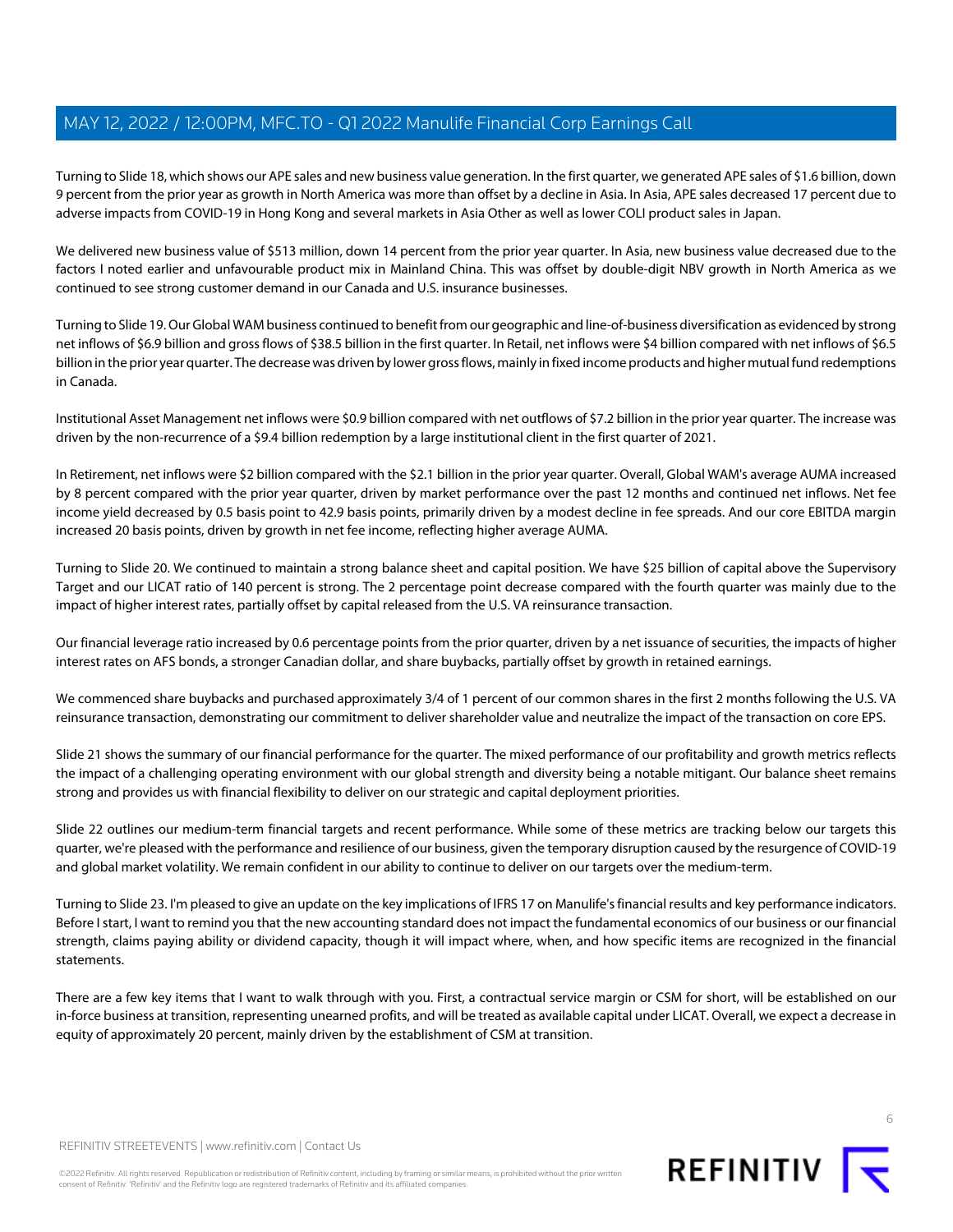Second, as we write profitable new insurance business, our CSM balance will grow. Since CSM will amortize into earnings in the future, a growing CSM will be an important component of future earnings growth.

Third, recognition of new business gains and certain investment-related activities will be deferred under IFRS 17, and therefore, we expect a reduction in core earnings of approximately 10 percent upon adoption.

Fourth, we expect IFRS 17 to improve the stability of our earnings relative to IFRS 4.

Fifth, our capital position will remain strong in an IFRS 17 environment. And we also expect our LICAT ratio to be more stable than is currently the case under CALM and IFRS 4.

Finally, as a result of the adoption of the new standard, some of our medium-term financial and operating targets will be increased, and we're confirming the remaining targets are unchanged by IFRS 17.

Slide 24 highlights the expected changes to our medium-term financial and operating targets, where some will be increased upon transition to IFRS 17. Our core ROE target will be increased to 15 percent plus from the current 13 percent plus, driven by expected changes in core earnings and equity. And we do not expect material changes to our remittances or changes to our dividend per share or its trajectory. As a result, the target dividend payout ratio range will be updated to 35 to 45 percent from the current 30 to 40 percent.

We are confirming our remaining medium-term financial and operating targets under IFRS 17, however, given the CSM represents unearned profit and available capital under LICAT, we intend to adjust our definition of financial leverage ratio to include the CSM in the denominator. And given the CSM is an intrinsic part of the value of the business and an objective metric that illustrates the growth and future earnings generation capability of our insurance businesses, on transition we will be adding 2 new medium-term financial targets relating to the CSM, new business CSM growth of 15 percent per year and CSM balance growth of 8 to 10 percent per year.

After this call, we will release a presentation and video, which will provide additional information on the impacts of IFRS 17 adoption on our financial reporting and targets. These materials will be available on our Investor Relations website. This concludes our prepared remarks. Operator, we will now open the call to questions.

# **QUESTIONS AND ANSWERS**

#### <span id="page-6-1"></span>**Operator**

(Operator Instructions). And the first question is from Meny Grauman from Scotiabank. Please go ahead.

# <span id="page-6-0"></span>**Meny Grauman** - Scotiabank Global Banking and Markets, Research Division - MD of Financial Services Equity Research & Analyst

Hi, good morning. You referenced unfavourable product mix in China. I'm just wondering if you could give us a little bit more detail on that. Is that COVID-related or is that something else?

#### **Anil Wadhwani** - Manulife Financial Corporation - President & CEO, Manulife Asia

Thanks, Meny. This is Anil Wadhwani. So if you recall, we had mentioned at our previous earnings call that we are seeing regulatory changes at an industry level that are impacting the critical illness proposition. And as a consequence of that, we saw a very different product mix year-on-year. We had a resounding first quarter 2021 in China, and on account of some of the adjustments that we have been making in response to the regulatory changes, the product mix was significantly different in quarter one of 2022.



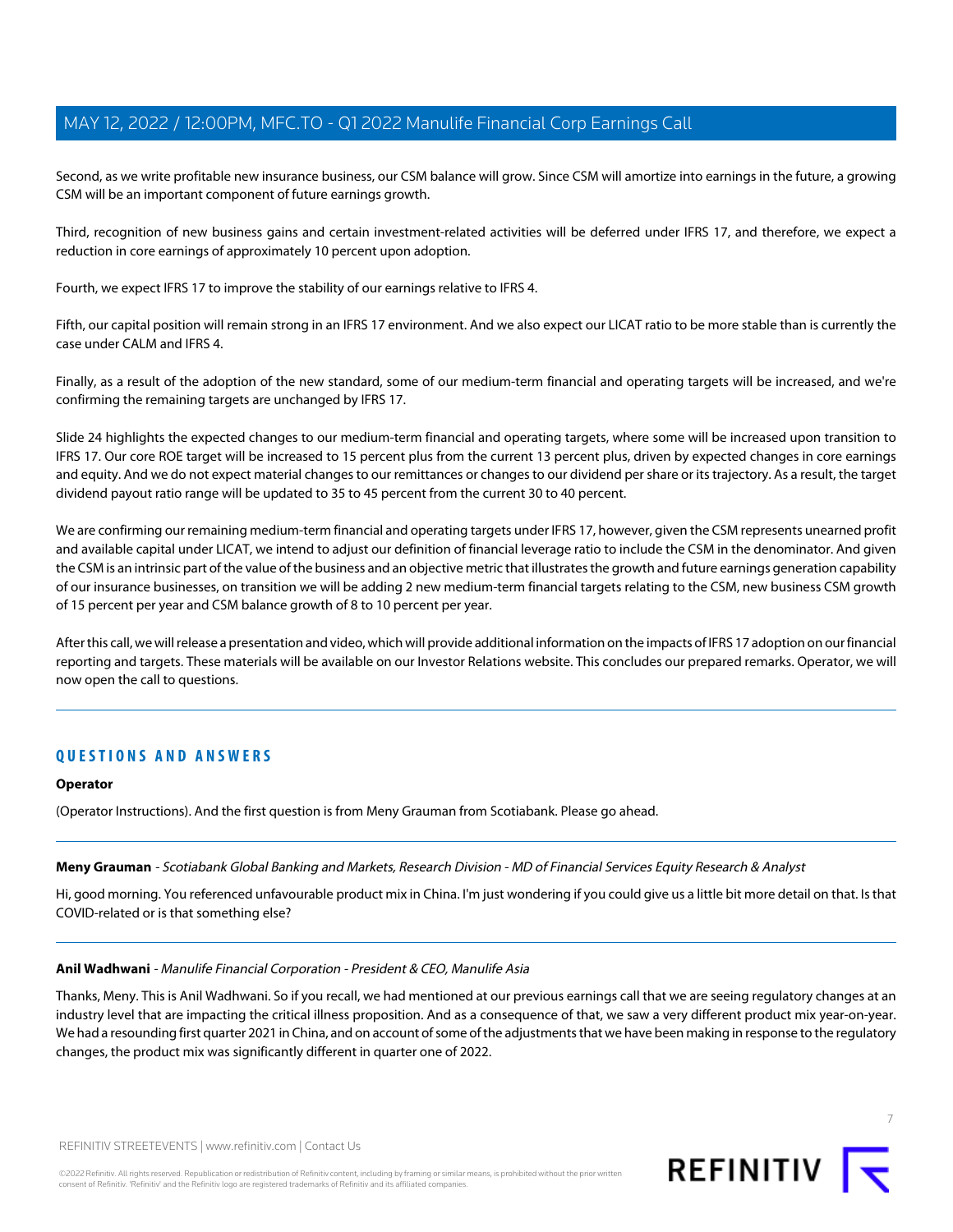So that effectively kind of drove the difference. I do want to kind of qualify that some of these changes, while it does kind of create a challenge for us in the short-term, from a medium to long-term perspective, that is good for the sustainable growth of our insurance business in China.

# **Meny Grauman** - Scotiabank Global Banking and Markets, Research Division - MD of Financial Services Equity Research & Analyst

Thanks for that. And then just more broadly on COVID, I think, Roy, you talked in your presentation about some of the case counts coming down, especially in Hong Kong. Do you have a sense of when - I mean this is a million-dollar question of when these very restrictive measures will ease up? Is there any sense you have in terms of timing there? When we'll actually see a more open sales environment in Hong Kong especially, but more broadly as well?

# **Roy Gori** - Manulife Financial Corporation - President & Chief Executive Officer

Yes. Thanks, Meny. Let me start, and I'll hand back to Anil to provide a little bit more color and flavour. The thing that I would say is that in Q1 of this year, we saw a really unprecedented resurgence of COVID in Hong Kong, but in also other markets in Asia. And it really was dramatically different to anything we saw in prior waves. And the example that I gave earlier was that of Hong Kong, where we saw a COVID case count high of 77,000 on a given day in the quarter versus the previous high of about 150 cases per day. Now the encouraging sign is that we're seeing COVID case counts reduce significantly, which is what we saw in North America, quite frankly, and in other parts of the world.

In May, for example, in Hong Kong, the case count came down to about 300, and that is certainly a big positive. So in general, we see that the situation we saw in Q1 was more temporary in nature. The case counts are certainly improving, and the containment measures are being lifted. So it's temporary in nature. We are encouraged by the movement and the momentum since the end of the first quarter, but it's not necessarily true that we'll see an immediate bounce back in one quarter.

But again, if I think about the medium-term outlook for Asia, we are just as excited today as we were, you know, last year and in prior years. The Asia opportunity is undeniable. It's incredibly significant. And quite frankly, we demonstrated the strength of our franchise through 2020 and '21, where we saw a really significant growth momentum and where we, quite frankly, gained market share versus many of our peers. But Anil, you may want to provide a little bit more flavour on what you're seeing on the ground.

# **Anil Wadhwani** - Manulife Financial Corporation - President & CEO, Manulife Asia

Thanks, Roy. So Roy mentioned a couple of times that Hong Kong, obviously, was a key recipient of the unprecedented surge that we saw. And we also kind of saw some of the lingering impact of COVID in many of our Southeast Asian markets. Having said that, if you look at our earnings profile, Hong Kong did deliver a positive earnings growth despite the unprecedented challenges. So did Japan. We also saw positive earnings growth in Singapore, Philippines and Indonesia. The market that was really challenged was China for reasons that I've mentioned earlier.

And if I look at the outlook, Meny, what we are seeing is that the vaccination rates are improving. And that is kind of leading to a greater confidence on relaxation measures as well as a positive impact on customer sentiment. Having said this, I also want to point out to the fact that we have again seen some severe lockdowns in Shanghai on account of the surge that we've witnessed recently.

So -- the point being that we will, in the short-term, have to navigate these challenges, which, as Roy alluded to, are temporary in nature. But again, medium-term, the secular trends in Asia are quite undeniable, and we are very uniquely positioned on account of market-leading positions in many of our geographies to be able to address this opportunity.

# **Meny Grauman** - Scotiabank Global Banking and Markets, Research Division - MD of Financial Services Equity Research & Analyst

Thank you. I'll re-queue.



8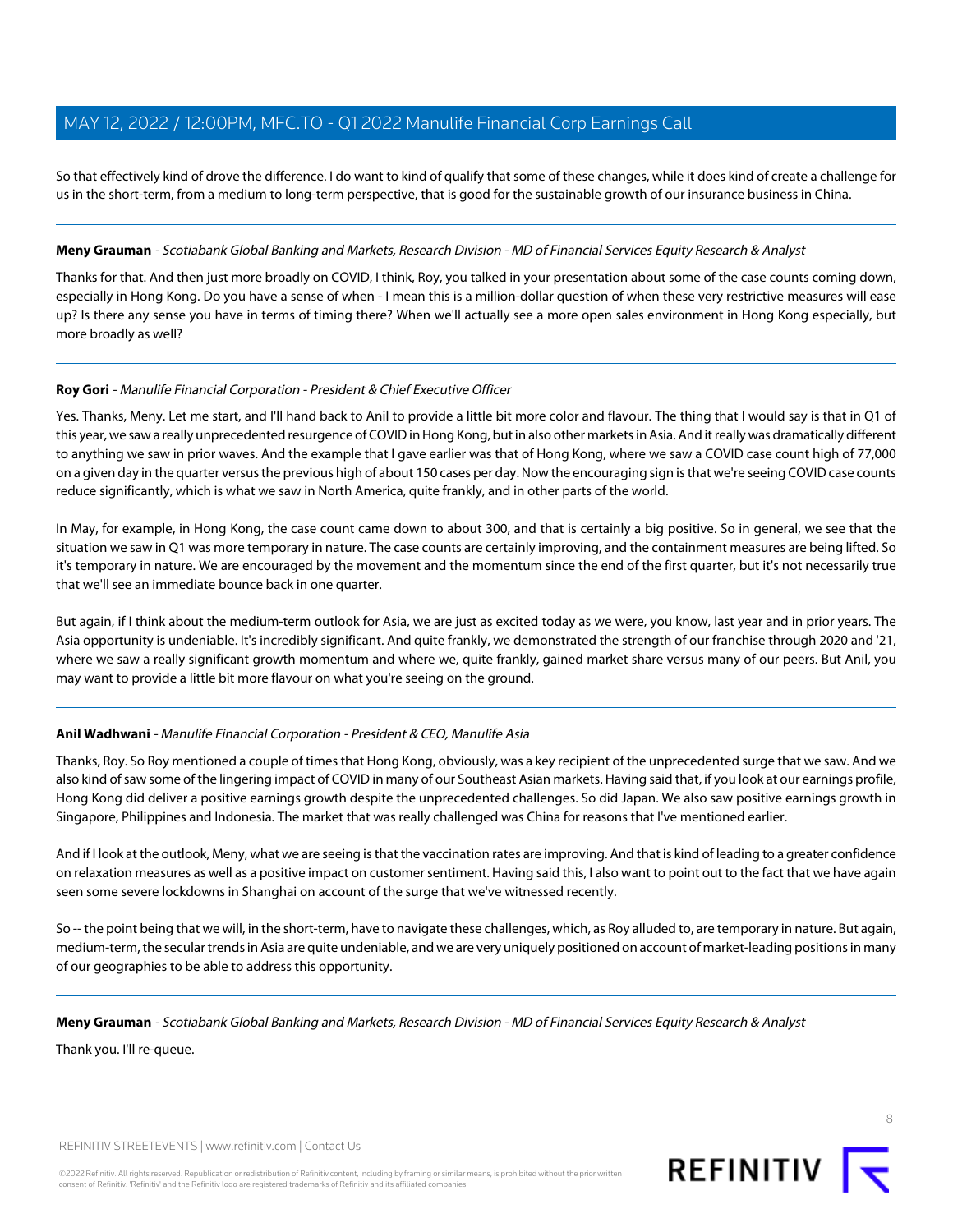# **Operator**

<span id="page-8-0"></span>Thank you. The next question is from Doug Young from Desjardins Capital Markets. Please go ahead.

### **Doug Young** - Desjardins Securities, Research Division - Diversified Financials and Insurance Analyst

Good morning. Just on IFRS 17, are we to assume that you're planning on putting the interest rate volatility through the AOCI? And if that's the case, is there any logistical issues we should be considering with the choice of that option?

# **Phil Witherington** - Manulife Financial Corporation - Chief Financial Officer

Thanks, Doug, for the IFRS 17 question. This is Phil. We have decided to elect the OCI option in the standard. And let me provide a little bit of context for that. One of the key changes that comes with IFRS 17 is that the direct linkage that exists between the expected return on assets and the liability discount rate, that goes away with IFRS 17, and that provides the potential for additional short-term variability arising from the impact of interest rates on both assets and liabilities.

What the OCI option allows for, and this is an option that the standard provides for, is that movements arising from interest rates, both assets and liabilities are offset within OCI. And therefore, it provides us offsetting effect of short-term variability that does arise from those movements in rates. And it provides, therefore, for more stable net income.

Now we are a global company, and we do expect a number of our global peers to take the same approach in electing the OCI option. And from a - one of the things you referenced in your question is the logistical aspects. I don't see any particular challenges from a logistical perspective, given that there will be very transparent disclosure of the movements in assets and liabilities within OCI. And so, I feel that this is certainly no less transparent, possibly even more transparent than adopting a fair value through P&L approach.

# **Doug Young** - Desjardins Securities, Research Division - Diversified Financials and Insurance Analyst

Just a follow-up. I guess where I was going, I think if assets are under AOCI, and you can correct me because I'm probably or may be wrong, but you only recognize a return by selling an asset. Do I have that right? And is that the mechanics we have to think about instead of generating returns on an ongoing basis, you have to actually recognize that? Is there any issue with that?

# **Phil Witherington** - Manulife Financial Corporation - Chief Financial Officer

Thanks for the follow-up, Doug. Let me clarify that. What we're talking about with the AOCI option is where we record the impact of movements in interest rates. So with this selection, our fixed income asset portfolio will be classified as fair value through OCI, which means movements in fair value of those assets will be recorded in OCI, but what stays in the both core earnings and therefore, net income is the effective yield on those assets.

And of course, we do buy to hold for the long-term, so I think that's a sensible approach for our business. And to the extent that there are realizations of gains or losses over time, they would form a component of net income as they would for a smaller AFS portfolio in the current environment.

#### **Doug Young** - Desjardins Securities, Research Division - Diversified Financials and Insurance Analyst

Okay. That I'll probably have to follow-up on a few things there, but the - okay, the second question and I guess, for you as well, Phil, can you update us on what you consider to be excess capital? And by that, meaning what you would be willing to use for a transaction or what you think is available to be used for stock buybacks?

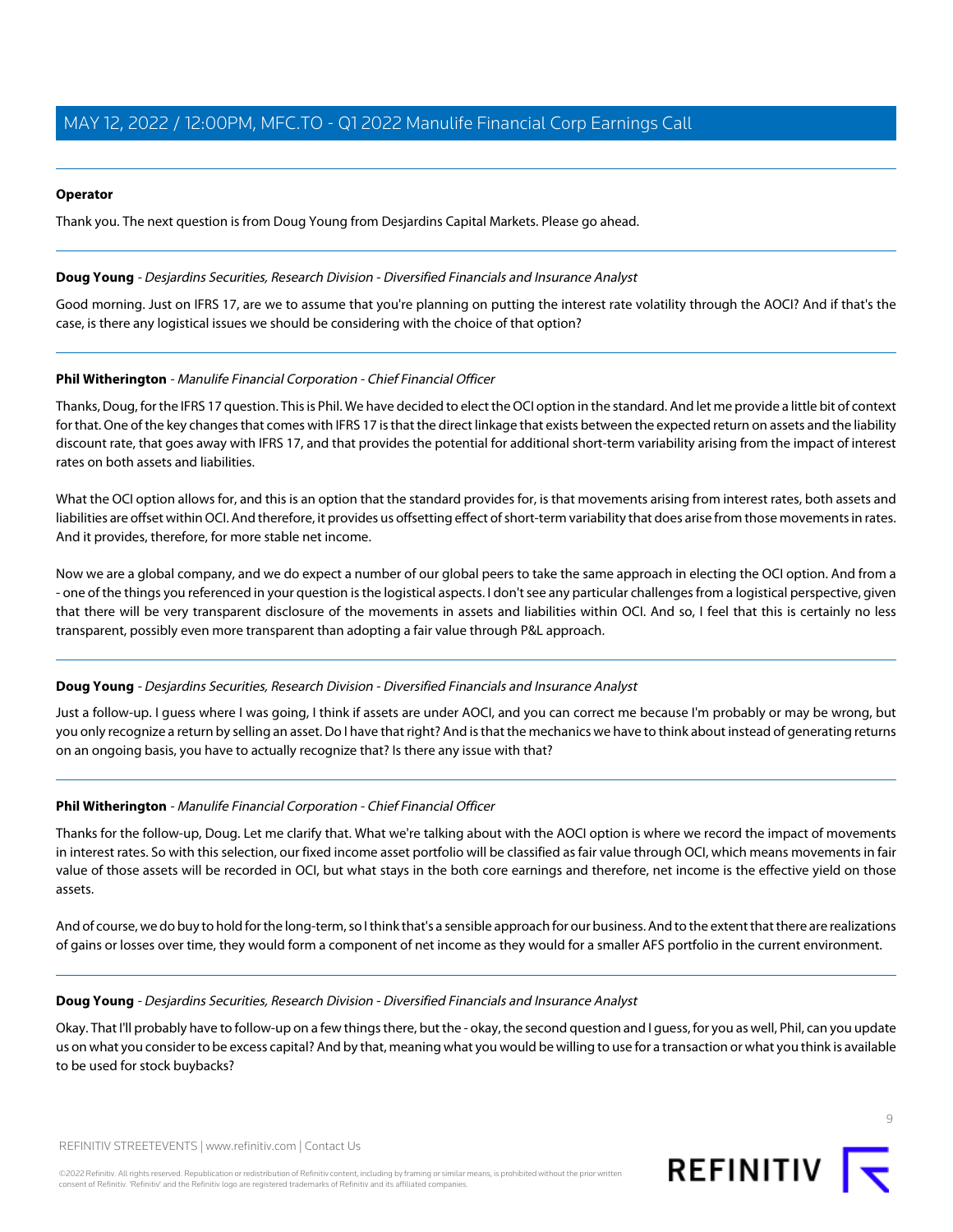# **Phil Witherington** - Manulife Financial Corporation - Chief Financial Officer

Yes. Thanks for the question on capital, Doug. When I think about capital, I think there's always an element of judgment in determining what is excess and what is not. The benchmark that we use is we look at our internal operating range, which is derived from a series of stress scenarios. And above that operating range, we determine is capital that is available for use, depending upon judgments that management will make over a period of time, taking into account factors such as the external environment. And I don't, in any way, apologize for the fact that we do take the approach of managing the balance sheet conservatively.

And when I look at the amount of capital that we have in excess of the upper end of our operating range, we said about a year ago that we hold \$10 billion above the upper end of that range, and it's still above \$10 billion today. So there is financial flexibility for us to deploy capital. We have been deploying capital in the quarter as a result partly as of the completion of the U.S. variable annuity transaction.

And as I said in my remarks during the quarter, we repurchased approximately 3/4 of 1 percent of our issued shares, which is a deployment of capital in the order of \$280 million from memory. But I think that represents a really strong start to the NCIB. And of course, to remind you as well, we increased the dividend by 18 percent in the fourth quarter.

# **Roy Gori** - Manulife Financial Corporation - President & Chief Executive Officer

I just want to add to Phil's comments. Sorry, Doug, I was just going to add that focusing on our financial strength, financial flexibility and our capital strength has been a really significant priority for us over the last 4, 5 years. We articulated at our Investor Day in 2018, portfolio optimization being a significant strategic priority for our franchise. We set a goal of bringing up \$5 billion worth of capital over 5 years. We achieved that goal 3 years ahead of schedule. In fact, we've actually exceeded \$6 billion. At the same time, our leverage has come down from circa 30 percent at that time to about 25, 26 percent.

So being in a strong financial position, obviously was a very important part of navigating the pandemic. When we entered the pandemic there was a lot of uncertainty and having that financial strength or the source of value, and we feel really good about the fact that we have \$10 billion in excess of our upper operating range which provides us the flexibility to do buybacks or inorganic transactions, but also gives us the comfort in navigating challenging environments. Thought that context might be helpful as well.

# **Phil Witherington** - Manulife Financial Corporation - Chief Financial Officer

And Doug, this is Phil again. I should be careful at my age about recalling numbers from memory, I said \$280 million of capital through the NCIB in the quarter. It was \$380 million of capital deployed.

# **Doug Young** - Desjardins Securities, Research Division - Diversified Financials and Insurance Analyst

Okay. Thank you.

# <span id="page-9-0"></span>**Operator**

Thank you. The next question is from Tom MacKinnon from BMO Capital Markets. Please go ahead.

# **Tom MacKinnon** - BMO Capital Markets Equity Research - MD & Analyst

Yes, good morning and thanks for taking my question. Just with respect to the impact of new business, particularly in Asia, if I look at sales, they were actually up quarter-over-quarter nicely, but impact of new business was down. And if I look at - the impact of new business was like down 30



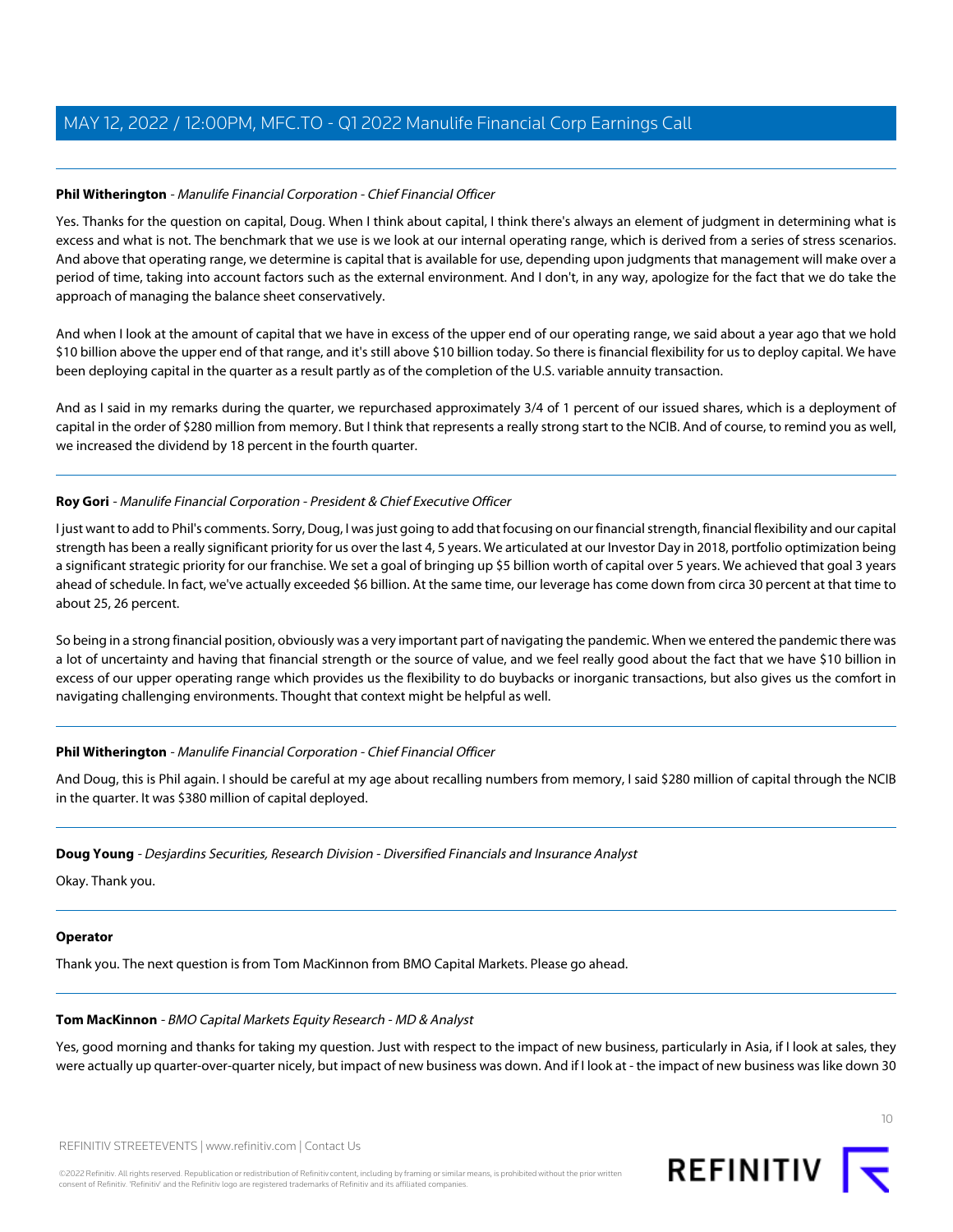percent quarter-over-quarter and if I look year-over-year, the sales in Asia may have been down -- insurance sales may have been down 18 percent, but the impact of new business was down 50 percent.

So, you know, obviously, this kind of shows up in the NBV margin, but maybe you can tell us as to is what we saw in the first quarter just strictly an anomaly? Is it a change in mix? Is it - how should we be looking at this going forward just in light of continued lockdowns? And is the mix of business that you're selling now kind of indicative of the mix of business you're going to continue to sell? And then I have a follow-up. Thanks.

# **Anil Wadhwani** - Manulife Financial Corporation - President & CEO, Manulife Asia

Thanks, Tom. So there were 3 factors that impacted new business gain, as you rightly pointed out. So one, as we mentioned earlier, the COVID impact in Hong Kong was quite significant, and that had an impact on volumes as well as new business gain in Hong Kong. I do want to underscore the point that on account of the strong in-force management, Hong Kong was able to deliver a 1 percent earnings growth despite some unprecedented challenges.

The second factor was Japan. So Japan, as we have relayed on previous earnings calls as well, we have been focusing on a much more diversified set of product mix as oppose to focusing primarily on COLI. And that, in combination with the focus we have employed on in-force as well as expense efficiency actually has resulted in Japan growing its core earnings throughout 2021, but also in the first quarter of '22.

And last, but certainly not the least, which is what I alluded to earlier, was China. And China had a couple of factors there, Tom. One, China had a resounding quarter one in 2021 on account of some of the regulatory changes that had impacted the product mix at an industry level. We have seen a very different product mix in quarter one of 2022. So that obviously had a knock-on impact on volumes, but certainly had a knock-on impact on new business gain as well.

The second is that quarter one has an element of seasonality, where China has an oversized contribution on account of the door opening in quarter one. So that as we kind of get into quarter two and beyond, will start to normalize where the contribution of China is going to be much lower in terms of sales as compared to what we witnessed in quarter one. So those were the factors that, in effect, kind of led to the decline of new business gain versus the decline in sales.

# **Roy Gori** - Manulife Financial Corporation - President & Chief Executive Officer

Tom, I just want to reinforce one point that Anil made earlier, and that is that Q1 of '21 was a very strong quarter for us for Asia, in particular. New business value in that quarter was up 39 percent on the prior year, and earnings were up 21 percent. So the benchmark of last year is a very high benchmark. Now that's not to discount the challenges, but it is a high benchmark from a comparative perspective.

The other thing that I'd sort of leave in your mind is that our international business currently gets reported under the U.S. segment. Asia figures significantly in the international segment. And in Q1 of this year, new business value growth of international was 25 percent, which we see as, again, another encouraging sign as to the outlook for the coming quarters.

# **Tom MacKinnon** - BMO Capital Markets Equity Research - MD & Analyst

Okay. So I guess it kind of sounds as if China becomes a little less contributor to this and Hong Kong comes more, then we would probably see the new business gains as a percentage of insurance sales go up in the future? Would - is that a safe way of trying to characterize it?

# **Anil Wadhwani** - Manulife Financial Corporation - President & CEO, Manulife Asia

That's correct, Tom. And you would see that even in some of the past years with China. I do want to qualify that kind of combined with some of the product mix shifts that have happened. So you need to take both those factors into account.

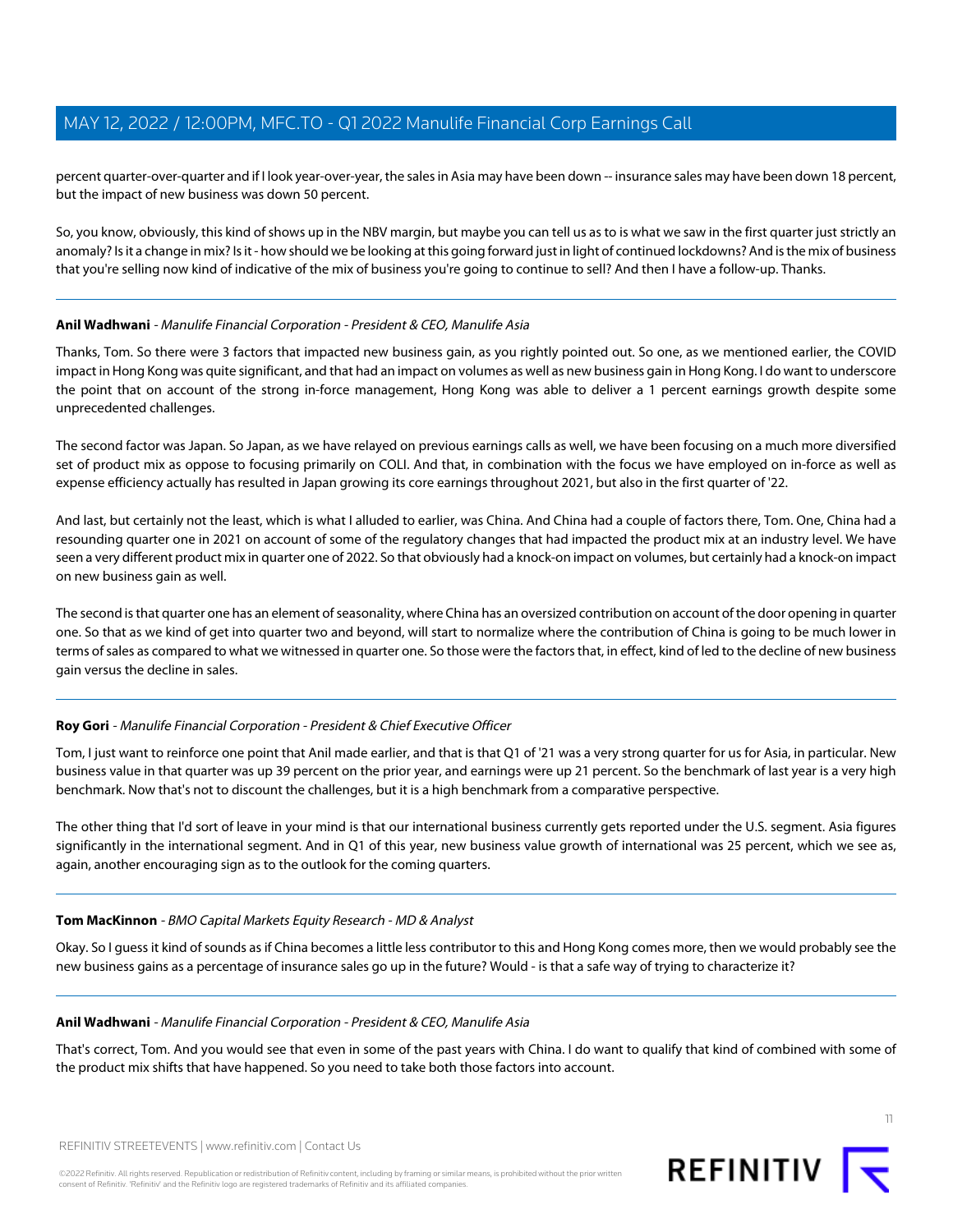# **Tom MacKinnon** - BMO Capital Markets Equity Research - MD & Analyst

Okay, thanks. And then the second question is just with respect to long-term care experience, I think it continues to be favourable. I think when it was favourable through COVID, I got the impression that you weren't necessarily changing your reserving outlook. In fact, I think you were adding some of that excess into reserves, thinking things were going to mean revert. Any update on the thinking there?

# <span id="page-11-0"></span>**Steve Finch** - Manulife Financial Corporation - Chief Actuary

Thanks, Tom, it's Steve here. And yes, as Phil pointed out in his remarks, we've continued to see very good diversification between mortality and longevity, particularly in the U.S. So what we've seen and we saw this quarter were continued offsets. So we saw gains in long-term care, primarily from elevated mortality that were only partially offset by elevated mortality in the U.S. Life business.

In terms of the reserving that you were referring to, when the pandemic started, we saw a hesitancy for care. So people - the incidence rates dropped as well as some people that were receiving care stopped receiving care. And we set up reserves for that situation because we believe and continue to believe that people need the care and they will seek care when it's viewed as safe to do so. We continue to hold a sizable IBNR reserve for that event at approximately USD 130 million. So the thinking hasn't changed there. We do expect that people will seek the care, but we're well provided for that.

# **Tom MacKinnon** - BMO Capital Markets Equity Research - MD & Analyst

And just on that, can you comment on any kind of inflation impact as it relates to long-term care? The nature of your product, how that might - I mean everybody is getting good rate increases with respect to long-term care, but some of the thinking there. Thanks.

# **Steve Finch** - Manulife Financial Corporation - Chief Actuary

Yes. Sure, Tom. And I'd start by saying, overall, in terms of inflation, Manulife is well positioned in the event that there continues to be higher inflation. We've got some pluses and some minuses. On the liability side, you mention long-term care where there is, you know, cost of care increases that will come through in terms of higher claims costs. But there are mitigants that we see in that line of business. For instance, during the pandemic, we've seen - and actually leading up to the pandemic as well, there's been a trend towards home care away from particularly nursing home care, and home care is materially less expensive than nursing home care. So we've seen some offsetting trends in the business that we will continue to watch out for. As you note, the successful rerate program, if there were higher inflation, the premium increases that we would seek would take that into account as well, so there's mitigants.

And the last thing I'd point out is on the asset side. In the period - in the situation of higher inflation, our ALDA portfolio, a significant part of the portfolio, close to 75 percent is in real assets. And we would expect higher nominal yields in an inflationary environment over the medium-term. So conclude with, we're well positioned as a company overall in an inflationary environment.

# **Tom MacKinnon** - BMO Capital Markets Equity Research - MD & Analyst

Okay, thanks for that.

# **Operator**

Thank you. The next question is from David Motemaden from Evercore ISI. Please go ahead.

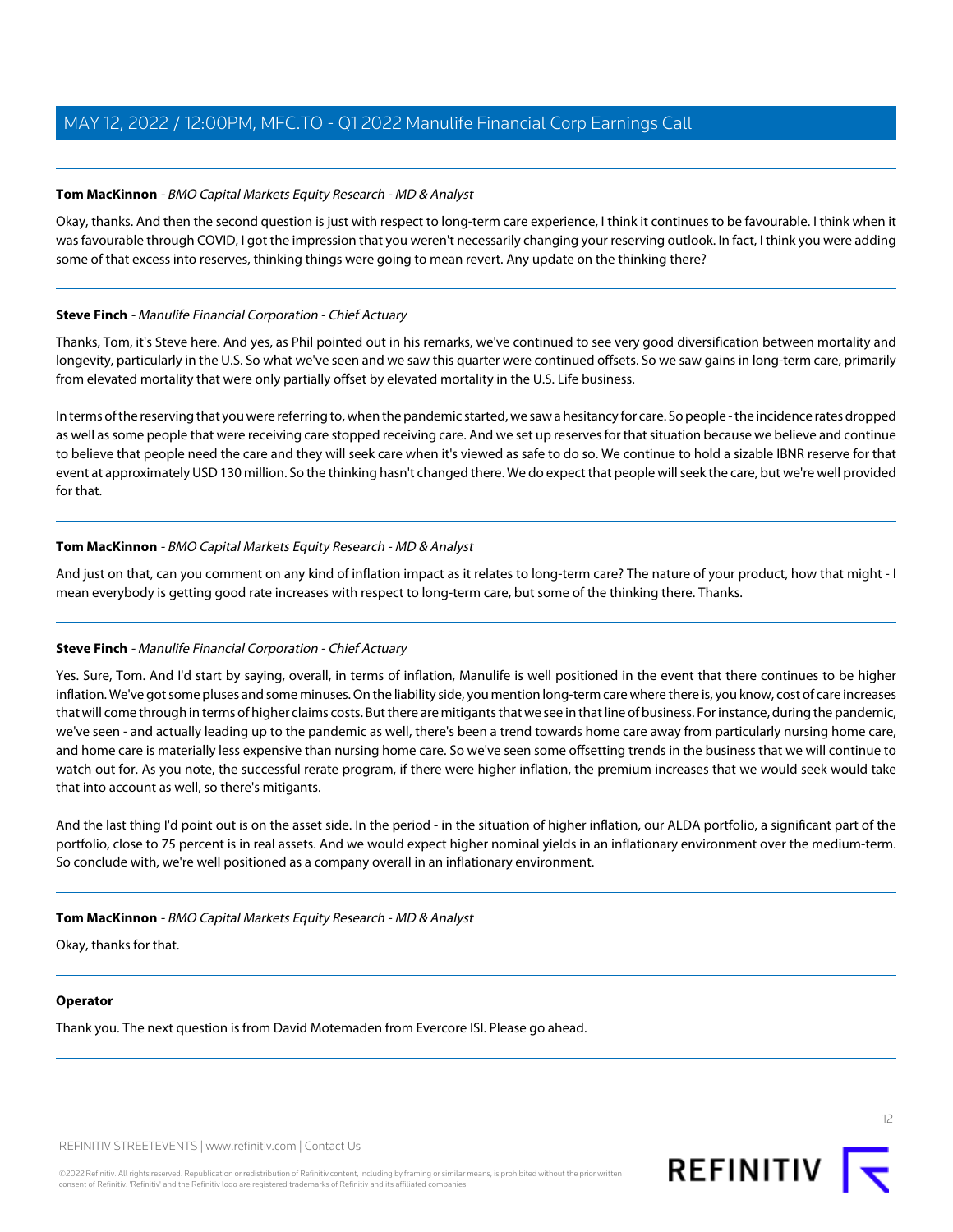# <span id="page-12-1"></span>**David Motemaden** - Evercore ISI Institutional Equities, Research Division - MD & Fundamental Research Analyst

Hi, thanks. Good morning. Just a follow-up question on Hong Kong. Roy, I think you made some comments on promising signs of consumer demand returning. And I know that they just relaxed some restrictions last week. But outside of case counts going down, do you have any - could you elaborate on some of the metrics that you have that give some evidence that consumer demand is returning?

# **Roy Gori** - Manulife Financial Corporation - President & Chief Executive Officer

Yes. Thanks, David. Again, I'll start and I'll hand to Anil, who will have a much better feel for what's happening on the ground. But at the highest level, actually, one of the biggest trends that we're seeing globally is that the pandemic is really forcing consumers and the general population to appreciate the importance of insurance. So we're seeing folks really look at how well covered they are and whether they actually need to increase their coverage or not. And quite frankly, that was certainly a driving force in why we saw our new business value in Canada increase by 30 percent in the quarter and for the U.S. by 56 percent. So as a global phenomenon, I think we're just seeing the pandemic just highlight the importance of the products that we offer and this is really driving a stimulation from a needs perspective.

Obviously, the temporary headwind is just the COVID case counts and the containment measures. And it's not just that the case counts are high. Obviously, when the situation is challenging on the ground, it translates into the customer sentiment and whether people are actually thinking about going out and buying products or not, but there is a correlation. And again, we see that as more temporary in nature. But demand is really very strong across the board where we see people -- where the general population moved back to more normalized methods of actually managing the crisis. It's true not just in North America, it's definitely true in Asia as well, and again, in Hong Kong, we're seeing that, but Anil, you might be able to provide a bit more of a flavour there.

# **Anil Wadhwani** - Manulife Financial Corporation - President & CEO, Manulife Asia

Thanks, Roy, and thanks, David. So in Hong Kong, what we are witnessing is obviously, the relaxation measures on account of the higher vaccination rates that you alluded to, is giving more opportunities for our distributor partners to connect with customers. And as you can imagine, once these relaxation measures come into force, there's obviously a knock-on impact on the customer sentiment as well. So that should all go well. Now you're right that this is more a recent phenomena. It only happened on April 21st. So we are obviously kind of watching that closely. But a combination of factors and just kind of witnessing the activity on the ground gives us to believe that there will be more opportunities for customer and distributor interaction. I also want to point out a couple of other factors. We had a very strong quarter and Paul could probably add some comments on MPF as well.

<span id="page-12-0"></span>We saw record flows on our retirement business as well as continue to kind of consolidate our market position on the MPF side. We continue to grow our agent headcount, as you would have noticed. Our agent head count in Hong Kong was up 7 percent. And again, we have a quality franchise on the ground and have been investing in improving our digital capabilities, expanding our distribution, obviously investing in our talent. And that has resulted into the resiliency that Hong Kong has delivered with 19 consecutive quarters, including quarter one '22 of year-on-year earnings growth. So we feel pretty optimistic as we kind of go along. And as I said, the relaxation measures is a positive indication in that direction. Paul, any comments that you would like to add?

# **Paul Lorentz** - Manulife Financial Corporation - President & CEO, Manulife Investment Management

No, I think you covered it, Anil. We've just seen continued growth in the Hong Kong retirement business and particularly in a year with difficult markets, it's really the best quarter ever in terms of flows. So I think it just speaks to consumer sentiment and the importance of what we're offering.



13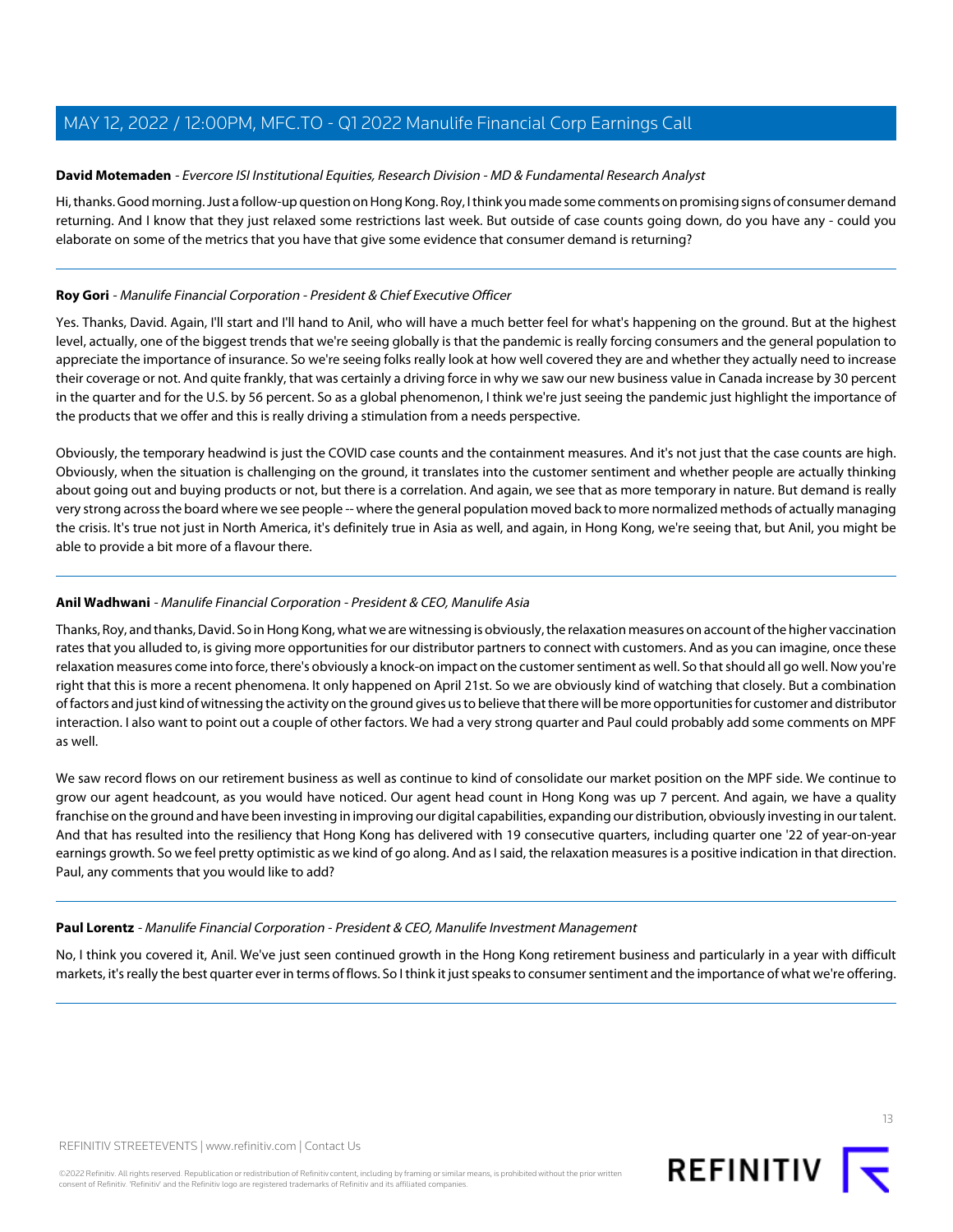# **Anil Wadhwani** - Manulife Financial Corporation - President & CEO, Manulife Asia

Yes. I just wanted to add one more point, David, is that we are also kind of seeing some great demand on our critical illness and medical products. And that should not surprise us given what we have witnessed on account of COVID, that has simply gone and cemented the need for health and protection in the minds of our clients.

# **David Motemaden** - Evercore ISI Institutional Equities, Research Division - MD & Fundamental Research Analyst

Got it. And as a follow-up there -- and thanks for that color, it was really helpful - just in terms of the impact of new business in Asia, sort of the cadence of that as we head forward. Just anything just sort of how you guys are thinking about it that you can help us as we think about the earnings power of the company or the segment in Asia, specifically going forward.

# **Anil Wadhwani** - Manulife Financial Corporation - President & CEO, Manulife Asia

Yes. Again, as I said, David, earlier that the fundamentals of our business haven't changed. I think what has really been the constraining factor is that once the containment measures come into force, firstly, obviously, it has an impact on customer sentiment, as you would imagine, but also it does kind of restrict the movement both of our customers and distributor partners. So that's really been the constraining factor. The fundamentals of our business and the way we are positioned, the quality of our franchise on the ground has only got better. And that's been illustrated as I said, by the market share gains that we've now got for consecutive years in Hong Kong as well as more broadly across Asia.

So that is really the limiting factor for us that we will have to navigate in the short term. And it's really hard for us to predict that, as you can imagine, but as I said, we feel, given our track record of execution and the quality franchise that we have, that we are in a very good position to be able to address the customer demand.

# **Phil Witherington** - Manulife Financial Corporation - Chief Financial Officer

And this is Phil, David, if I could just add one thing. I'd just add one thing to that, David. We haven't in the past provided guidance, medium-term guidance, specifically on new business. And with the transition to IFRS 17, one of the things you may have noticed is that we've added guidance with respect to generation of new business CSM that we expect to grow over the medium-term at 15 percent. So we hope that, that's something that you and the rest of the analyst community will find helpful in terms of providing guidance on where we expect new business to be in the future.

# **David Motemaden** - Evercore ISI Institutional Equities, Research Division - MD & Fundamental Research Analyst

Yes. No, that is helpful sort of like a value of in-force or it's how I've been thinking about the CSM. And then maybe if I can just sneak one more in for Phil. I know you guys - when interest rates were going down, you put some capital into Hong Kong or to help support the Hong Kong business. Obviously, rates have moved up pretty significantly. Any plans to remit that out, the capital that you put in?

# **Phil Witherington** - Manulife Financial Corporation - Chief Financial Officer

Thanks, David, for the question. We are expecting remittances from Hong Kong in this calendar year. And you may recall, I think I provided an update last quarter and said remittances in 2021 from Asia were in the order of \$900 million. A good chunk of that was capital from Hong Kong as well. So when I look at the outlook for remittances for the remainder of this year, I do see it as being a strong remittance year. And I think that does reflect the favourable interest rate environment.

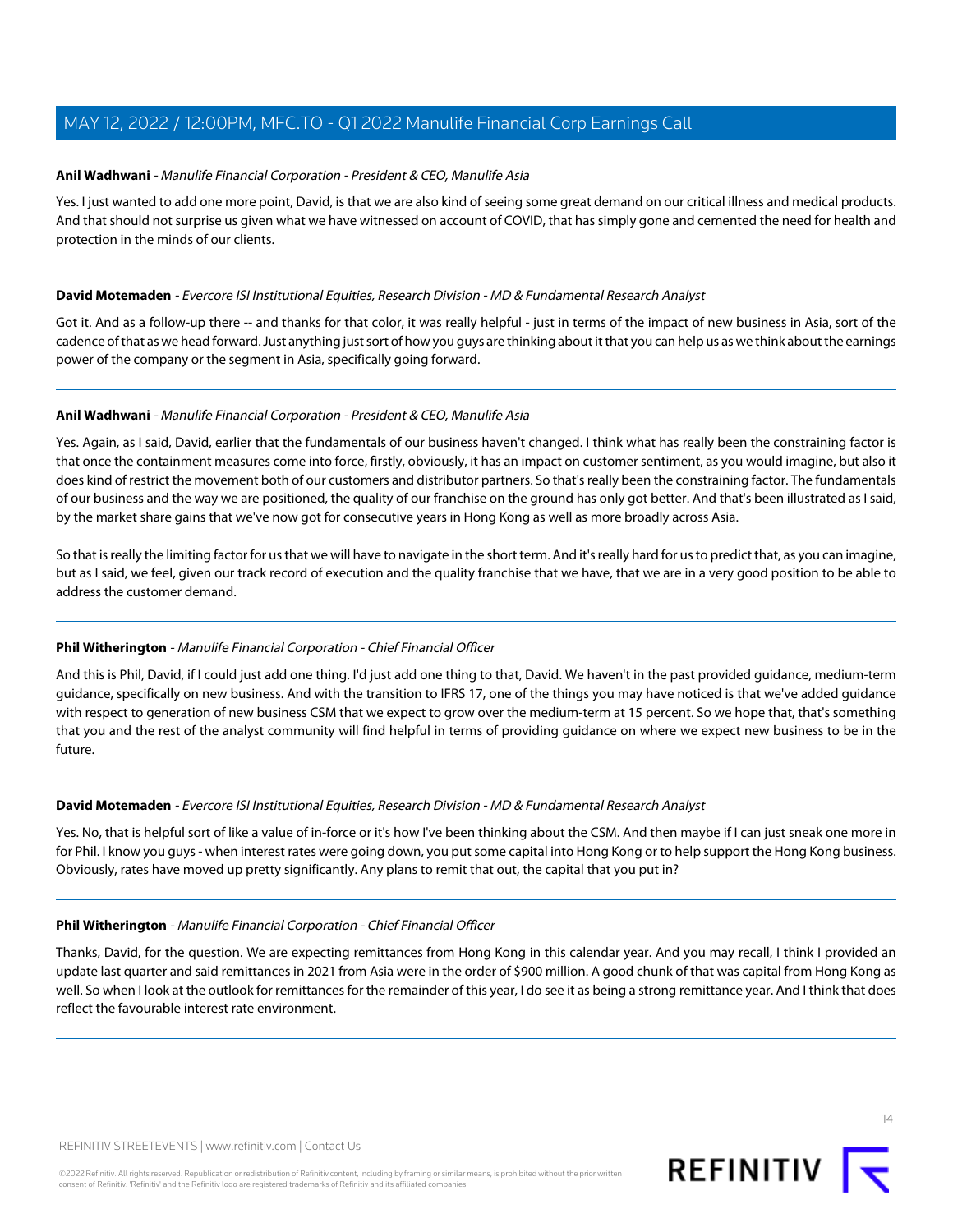#### **David Motemaden** - Evercore ISI Institutional Equities, Research Division - MD & Fundamental Research Analyst

Thank you.

#### **Operator**

<span id="page-14-0"></span>Thank you. The next question is from Paul Holden from CIBC. Please go ahead.

#### **Paul Holden** - CIBC Capital Markets, Research Division - Executive Director of Institutional Equity Research

Thank you. Good morning. So first off, thanks for the additional disclosure on IFRS 17, helpful, and I'd say well putting those numbers out at this point in time. My question is, to what extent will the level of interest rates influence that book value, estimated book value impact of 20 percent? So you sort of ran through some of the mechanics of how it works, but I guess on a net basis, I'm just trying to understand what kind of influence we might see from moves in bond yields between now and the implementation of IFRS 17?

#### **Phil Witherington** - Manulife Financial Corporation - Chief Financial Officer

Thanks, Paul, for the question. This is Phil. I'll make a start, and Steve Finch may want to add as well, given the nature of the question. But one thing we expect as we transition to an IFRS 17 environment is that our net income as well as our capital position, our LICAT ratio will be more stable. We're seeing from all of the work we've done so far, less sensitivity to changes in interest rates on a net income basis and LICAT capital ratio basis than we see in the current environment. So we do certainly consider that element as well as many other elements of IFRS 17 as a significant positive. And it's not only the impact of interest rates that is creating a stabilizing force under IFRS 17 as well. Other factors such as the new business accounting, the investment accounting, whereby we don't capitalize future investment returns upfront. I think that there are also factors that provides for a greater stability of both core earnings and net income into the future. Steve, I didn't know whether you wanted to comment further, particularly on interest rates.

#### **Steve Finch** - Manulife Financial Corporation - Chief Actuary

Yes. Thanks, Phil. Phil was commenting on what we see as a positive in terms of reduced sensitivity on our LICAT ratio from interest rates under IFRS 17 as well as our book value, but also to your question, we will establish an opening balance sheet at the start of 2022. So we're already past that point, obviously, so we know what interest rates are. So we're factoring that in when we're talking about the impact to book value or equity that Phil covered. Thank you.

#### **Paul Holden** - CIBC Capital Markets, Research Division - Executive Director of Institutional Equity Research

So, sorry, I want to follow up on that one, so I understand. So what you've done is you mark-to-market the book value impact for current rates. So I'm hoping to get any kind of characterization around how sensitive that estimate is to potential changes in rates between now and then because when the bond market is moving a lot, just day to day, but, you know - and you don't have to quantify it for us because it's probably too early to do that, but any kind of sense of magnitude, I think, would be welcome.

#### **Steve Finch** - Manulife Financial Corporation - Chief Actuary

Sure. I'll start. And so if you look at - I'll start with our LICAT ratio. If you look at the LICAT ratio that we disclosed the sensitivity under the current regime, we have, as we said at the end of Q1, a 50 basis point increase in interest rates would result in a LICAT ratio declining by 3 points. We expect that to reduce materially under IFRS 17. So that's the point about reduced sensitivity of the IFRS 17 regime with respect to interest rates.

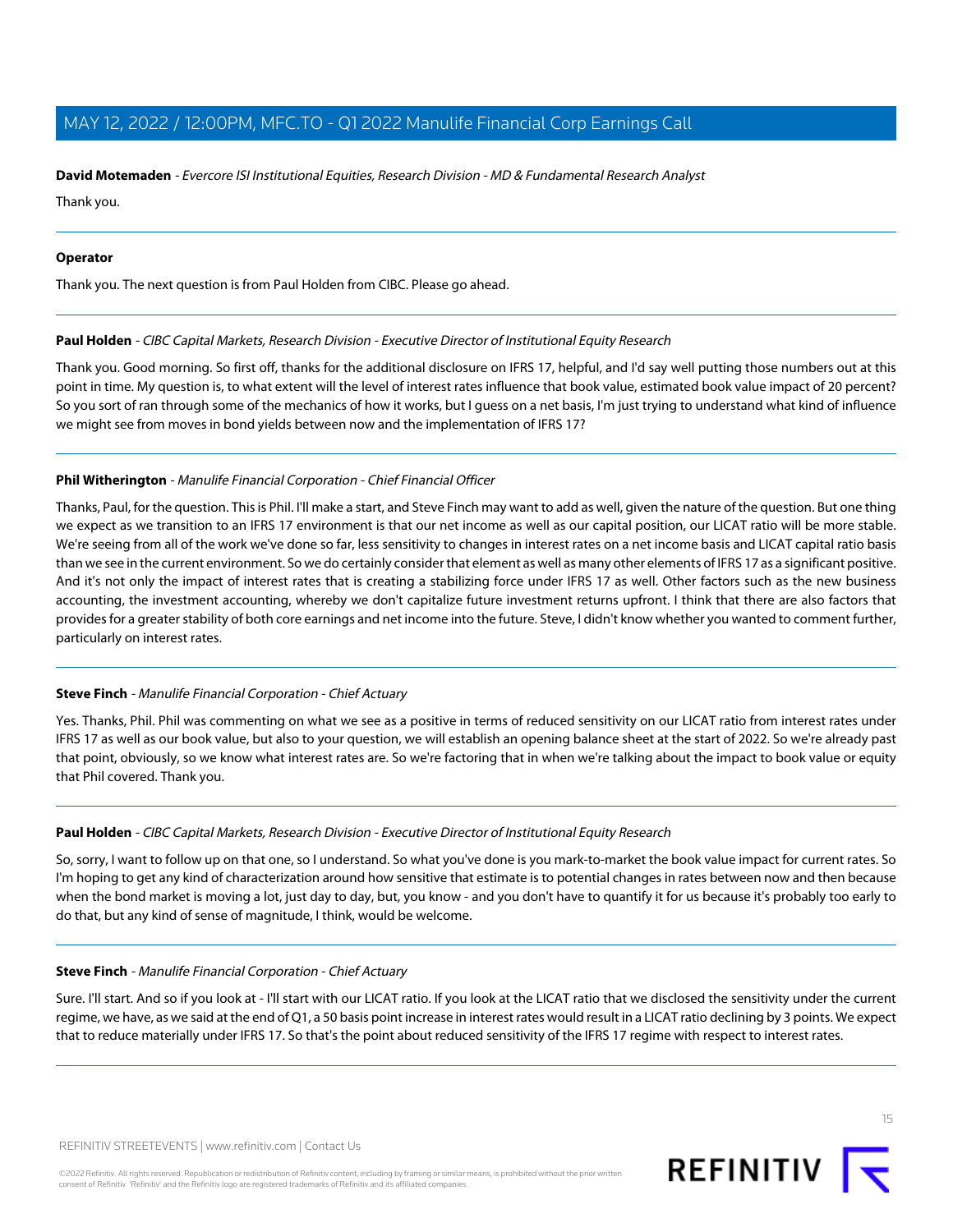# **Paul Holden** - CIBC Capital Markets, Research Division - Executive Director of Institutional Equity Research

Okay, and is there any reach where I can use on that sensitivity to how book value is impacted?

# **Steve Finch** - Manulife Financial Corporation - Chief Actuary

I would - directionally the same. Phil, I don't know if you have additional comments there.

# **Phil Witherington** - Manulife Financial Corporation - Chief Financial Officer

I think the only thing I would emphasize is that through the information we released yesterday and talked about today, clearly, we show an expected impact on transition of - at 20 percent, which will help inform, I think, some of the book value calculations. But a couple of other things to add. When we look at future sensitivity to interest rates, Steve gave the LICAT example. We would expect that to be much closer to neutral in the IFRS 17 environment. So I think that's one factor.

But as well, I think the CSM is very important. The CSM represents future earnings that will emerge into income. And that really is in economic terms an asset, that because it's being smoothed into earnings is accounted for as a liability, and therefore, consistent with the consultation that OSFI launched in - on the LICAT 2023 guideline, in June 2021 - one element that, that consultation included was a clear statement that the contractual service margin would be an add-back to available capital. And therefore, we think it's a very important measure, not only of future earnings but also of financial strength. And I think that's relevant to book value considerations as well.

# **Steve Finch** - Manulife Financial Corporation - Chief Actuary

And just one additional point. Just in case I wasn't clear earlier, we are effectively past the transition date because the transition is for 2022 at the start of the year. So we passed the date of the opening balance sheet. So that's why we're saying the interest rates as of the opening balance sheet date are already known because they're in the past.

# **Paul Holden** - CIBC Capital Markets, Research Division - Executive Director of Institutional Equity Research

<span id="page-15-0"></span>Okay. Second question is related to, excuse me, related to investment-related experience, obviously a big positive in Q1. As I look forward, you know, again, asset values are repricing pretty quickly here and most of them down. Just kind of wondering if you can help us walk through the potential puts and takes sort of maybe what happened, what drove the gains in Q1, what you've seen post-quarter and how that might influence investment experience going forward.

# **Scott Hartz** - Manulife Financial Corporation - Chief Investment Officer

Sure. Hey, Paul, it's Scott. Thank you for the question. And yes, thanks for noticing the gains we saw on the ALDA portfolio in the first quarter, \$283 million. And it was pretty broad-based, I would say, the biggest drivers were our private equity and real estate, but really 5 of the 6, ALDA categories had returns above their long-term expectations. Obviously, we've seen public markets drop a bit in the first quarter and more so far in the second quarter. And that ultimately, if it continues, will weigh on private equity, which is the most correlated to that. But if you look at the first quarter, public markets in the U.S. were down about 5 percent and the read we're getting on private equity is it has been up like 2 to 3 percent. So while there is some correlation, they certainly don't move in lockstep, but if public markets drop enough, it will definitely impact private equity valuations.

For our portfolio, just remind you that we tend to get the data about a quarter in arrears for most of the private equity portfolio, and for the first quarter, it's even worse than that. We don't get the year-end statements for a lot of the funds to get in, so we're, in many cases, lag 2 quarters. So the fourth quarter was a very good quarter for private equity. So that's going to provide a bit of a tailwind for the rest of the year, which will mitigate a little bit the headwind we will likely see if public equity markets, you know, continue to go down or stay down as much as they have been in the

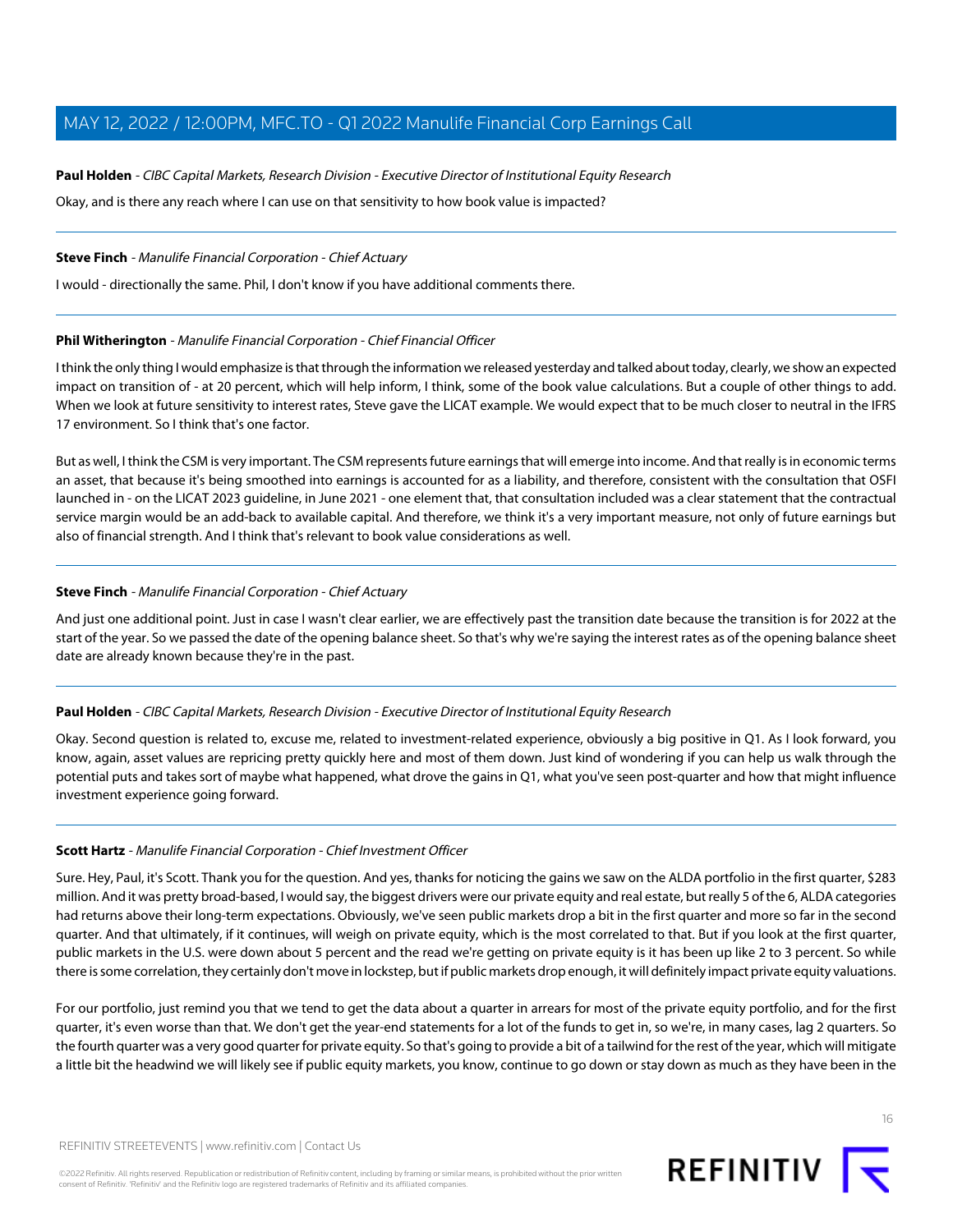second quarter. But beyond that, private equity represents about 25 percent of our ALDA portfolio. The other 75 percent as referenced earlier by Steve, is in real assets. It's in real estate, timber, agriculture, oil and gas. And what's driving down the public equity markets is concerns about higher inflation, higher interest rates and higher inflation will definitely be a positive for 3/4 of the portfolio. So we're feeling pretty good about expectations for returns on the overall ALDA portfolio for the balance of the year.

# **Paul Holden** - CIBC Capital Markets, Research Division - Executive Director of Institutional Equity Research

That's great. Thank you. Helpful.

#### **Operator**

<span id="page-16-1"></span>Thank you. The next question is from Gabriel Dechaine from National Bank Financial. Please go ahead.

#### **Gabriel Dechaine** - National Bank Financial, Research Division - Analyst

Good morning. You might want to consider limiting questions here because we're going over an hour on each of these calls for 2 years now. So anyway, question - I'll just ask you the buyback question. Market is very volatile and just wondering what - your April filings didn't indicate that you bought back any stock or very little that is. Just wondering what your view on buybacks are in the current environment.

# **Phil Witherington** - Manulife Financial Corporation - Chief Financial Officer

Hey, Gabriel, it's Phil. So when we completed the - in fact, when we announced the U.S. VA transaction, we made our intention very clear there that we would repurchase 3 percent of our issued stock in order to neutralize the impact of the transaction. That remains our objective. We have clearly got off to a great start with the three-quarters of 1 percent that's been purchased in the first couple of months of the program. I can't really provide guidance on how buybacks will continue into the future, but there's clearly more for us to do in order to get to that 3 percent, and we remain committed to doing at least that by the end of the year, such that as we get into 2023, the impact of the lost earnings from the transaction - lost earnings from the block arising from the transaction will have a neutral impact on 2023 EPS and beyond.

#### **Gabriel Dechaine** - National Bank Financial, Research Division - Analyst

Perfect, thanks.

#### <span id="page-16-0"></span>**Operator**

Thank you. The next question is from Darko Mihelic from RBC Capital Markets. Please go ahead.

# **Darko Mihelic** - RBC Capital Markets, Research Division - MD & Equity Analyst

Hi, thank you. Good morning. I will try and make it brief as well. First question relates to inflation, but on a different level. We are seeing some Canadian banks suggest that they're going to pay their employees more. You know, a lot of your business is in Canada and U.S. with a lot of inflation, so Phil, how does this impact your expense efficiency? And then secondarily, how have you thought about your expense program under IFRS 17?

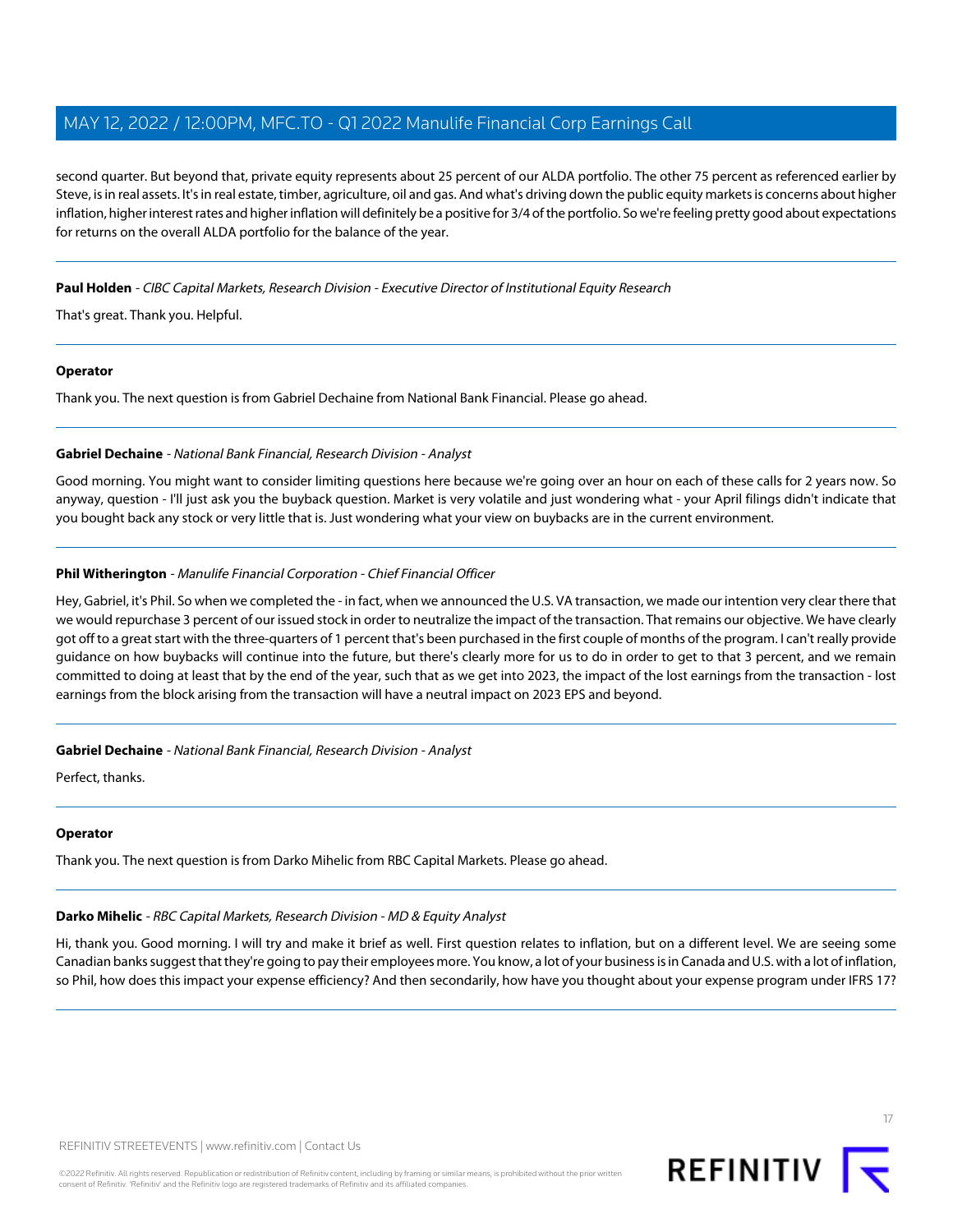# **Phil Witherington** - Manulife Financial Corporation - Chief Financial Officer

Great questions. Thank you, Darko, and thanks in particular for asking about expenses. Expenses does remain one of our highest strategic priorities. It's 1 of the 5 that we've laid out.

#### (Technical Difficulties]

#### **Hung Ko** - Manulife Financial Corporation - VP, Group Investor Relations

Apologies, I think we have lost connection with Phil. I think we will come back to that question, Darko. Apologies, maybe if there's another one that we can ask and have another speaker respond to that first.

#### **Darko Mihelic** - RBC Capital Markets, Research Division - MD & Equity Analyst

Sure. I have a question for Anil as well in Asia. And I specifically wanted to get back to the question that Tom had asked about VNB margin. One of your main competitors in Asia suggested that outside of China and Hong Kong, that their VNB is actually higher than pre-pandemic levels. I didn't sense that, that was the case for you guys. You guys only really highlighted in Hong Kong. So can you talk to maybe some of the other places, Indonesia, Malaysia, Vietnam, you name it, are you, in fact, losing share out there? And why would you not be in a position to have higher VNB versus pre-pandemic levels?

#### **Anil Wadhwani** - Manulife Financial Corporation - President & CEO, Manulife Asia

Thanks for the question. So our business, in fact, through the pandemic has been quite resilient. And I did mention erstwhile that in many of our key geographies, we've actually kind of gained market share despite the onset of pandemic. And that's something on account of a few factors. We've expanded our distribution, our digital capabilities (inaudible) that have followed through with a strong execution culture, so we have kind of seen market share gains in (inaudible). In quarter one 2022, we obviously had an unprecedented impact of the resurgence. And I would reckon if you look at our results in Hong Kong or otherwise, you know, the results continue to be quite resilient. The lingering impact that we saw in Southeast Asia, to my mind, we've already kind of seen that subside.

And with the vaccination rates going up, as well as the containment measures kind of coming down, we believe that we are very well positioned to be able to kind of address that. You mentioned Vietnam. I do want to kind of emphasize that in quarter one, we were able to retain our market-leading position in Vietnam. We have almost 60,000 agents, 3 bank partners. So we are very well positioned to be able to kind of address these opportunities. You will probably see some quarter-on-quarter variation on account of volume and product mix. But again, given the quality of our franchise and our market-leading position, we feel very confident to be able to address the Asia opportunity.

#### **Darko Mihelic** - RBC Capital Markets, Research Division - MD & Equity Analyst

Great. Thank you. And Anil, maybe just sticking with you, I'm not sure if Phil is back. When you guys mention IFRS 17, and you say core earnings are expected to decline by 10 percent. My suspicion is on a segmented basis that Asia would drop more. Can you give us any insight?

### **Anil Wadhwani** - Manulife Financial Corporation - President & CEO, Manulife Asia

Yes. I think Phil probably would be the best to kind of respond to that. But the only thing I would kind of leave with you is that the fundamentals of our business and the way we would conduct our business doesn't change because of an accounting methodology change. So we believe that, yes, while the new business gains will now be recognized as part of the CSM, the drivers as well as the growth opportunity in Asia as well as a strategy kind of remains kind of pretty intact. But I'll kind of turn it to maybe Steve or maybe to Phil if they have any additional commentary on IFRS 17.

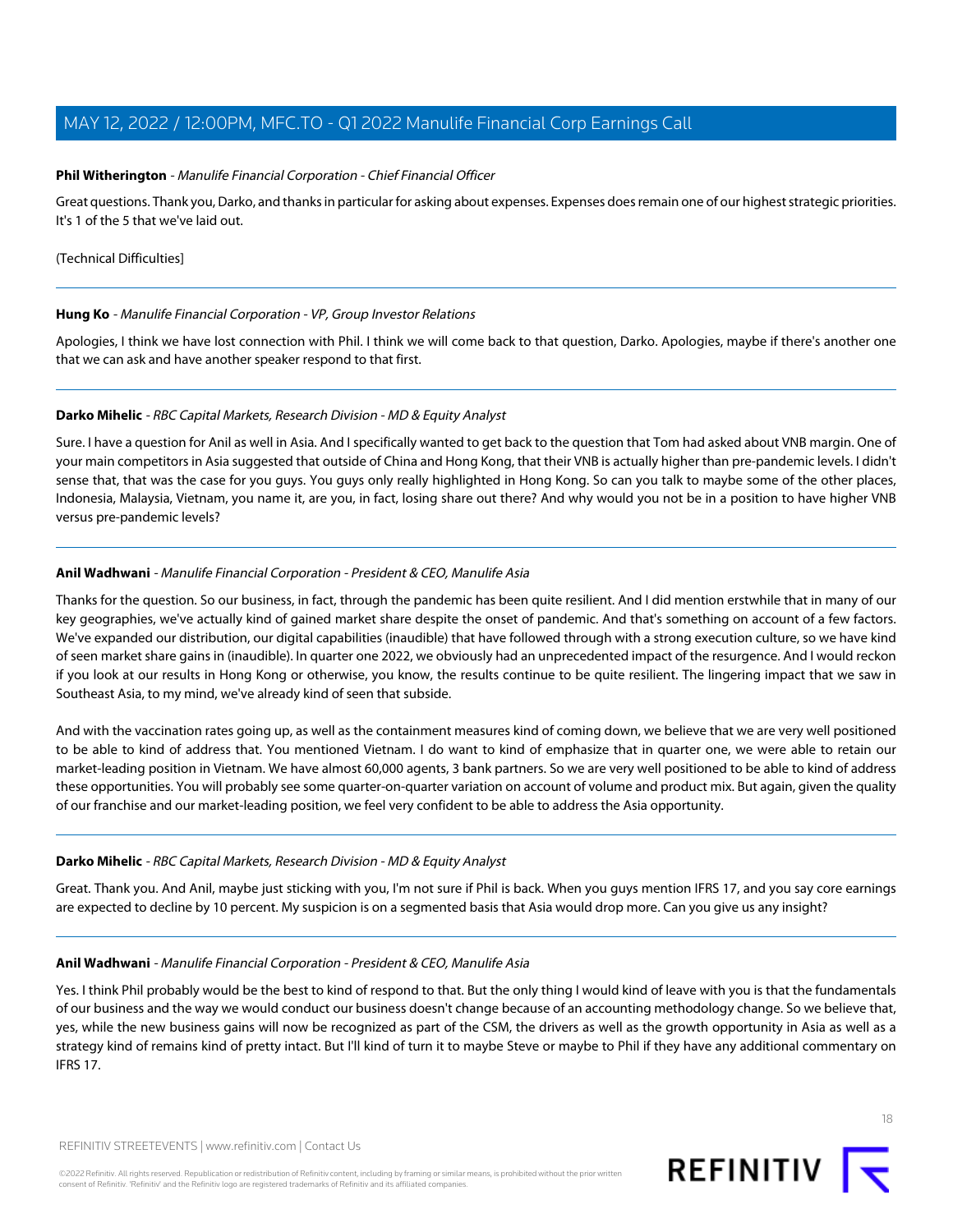# **Hung Ko** - Manulife Financial Corporation - VP, Group Investor Relations

Thank you, and I think we have Phil back on, so I will pass it to Phil.

# **Phil Witherington** - Manulife Financial Corporation - Chief Financial Officer

I'm back on. I apologize for the slight technical difficulty we had there, but we're back, and I'll finish off on the new business question. And as you know, Darko, Asia is one of our key growth opportunities and therefore, is a key driver of the new business value that's generated in the group. And for that reason, of course, when we transition to IFRS 17, we would expect a notable impact of the reclassification of new business or the deferral of new business gains as CSM to be visible and the transition impact for our Asia segment. We're not providing segmental level guidance at this point, that clearly to come in as we approach in the months approaching transition.

However, what I do want to add is that an important strategic target that we laid out at Investor Day is that we see that our Asia business will represent 50 percent of our core earnings, and that's our Asia segment and our Global WAM Asia business, 50 percent of our core earnings by 2025. IFRS 17 doesn't change our strategic target there, so I think that helps put into context the extent of the impact that the IFRS 17 transition might have.

Now getting back to your question before I lost connectivity, your question on expenses. I think everything that we've seen in the higher inflationary environment does validate the course of action we had taken. To date, the focus on expense efficiency, including automation and digitization is paying off. In the first quarter, despite a period of higher inflation, we have reported flat core expenses and flat total expenses as well, so I think that validates the approach. It is paying off. As I look forward, I think there are clearly inflationary headwinds, and so I would expect expenses to be higher than neutral and higher than we've seen in the past couple of years. But I also think our expense base will be more resilient than would otherwise be the case, and I suppose the peer group as a consequence of the actions that we've already taken. When I think about the future of the expense program, there'll be an even bigger focus on digitization and automation, which, in many ways, provides some level of greater resilience to inflation.

# **Darko Mihelic** - RBC Capital Markets, Research Division - MD & Equity Analyst

Thanks very much.

# <span id="page-18-0"></span>**Operator**

Thank you. The next question is from Mario Mendonca from TD Securities. Please go ahead.

# **Mario Mendonca** - TD Securities Equity Research - MD & Research Analyst

Good morning. I have a couple of questions, so I'd be happy with brief responses if it's appropriate. Expenses obviously, are going to be higher and expenses are a very important assumption in all reserves, not just long-term care, but every reserve. So as we approach the end of the year, and perhaps this is for Steve, when you get to Q3, I would imagine that one of the big, big assumption reviews you're going to need to do is on expenses. As you sit there today, could this be a large expense - a large charge in Q3 to strengthen expense assumptions?

# **Steve Finch** - Manulife Financial Corporation - Chief Actuary

Thanks, Mario. With respect to the basis change, we did do a fulsome review of expenses last year and updated those assumptions that -- you know, what I could tell you about how I think about expenses and the reserves is it's a long-term assumption. So, we're seeing some higher inflation now. Phil covered, what we're seeing with respect to, you know, our expense program, our very strong continued focus there. So I think it's - what I

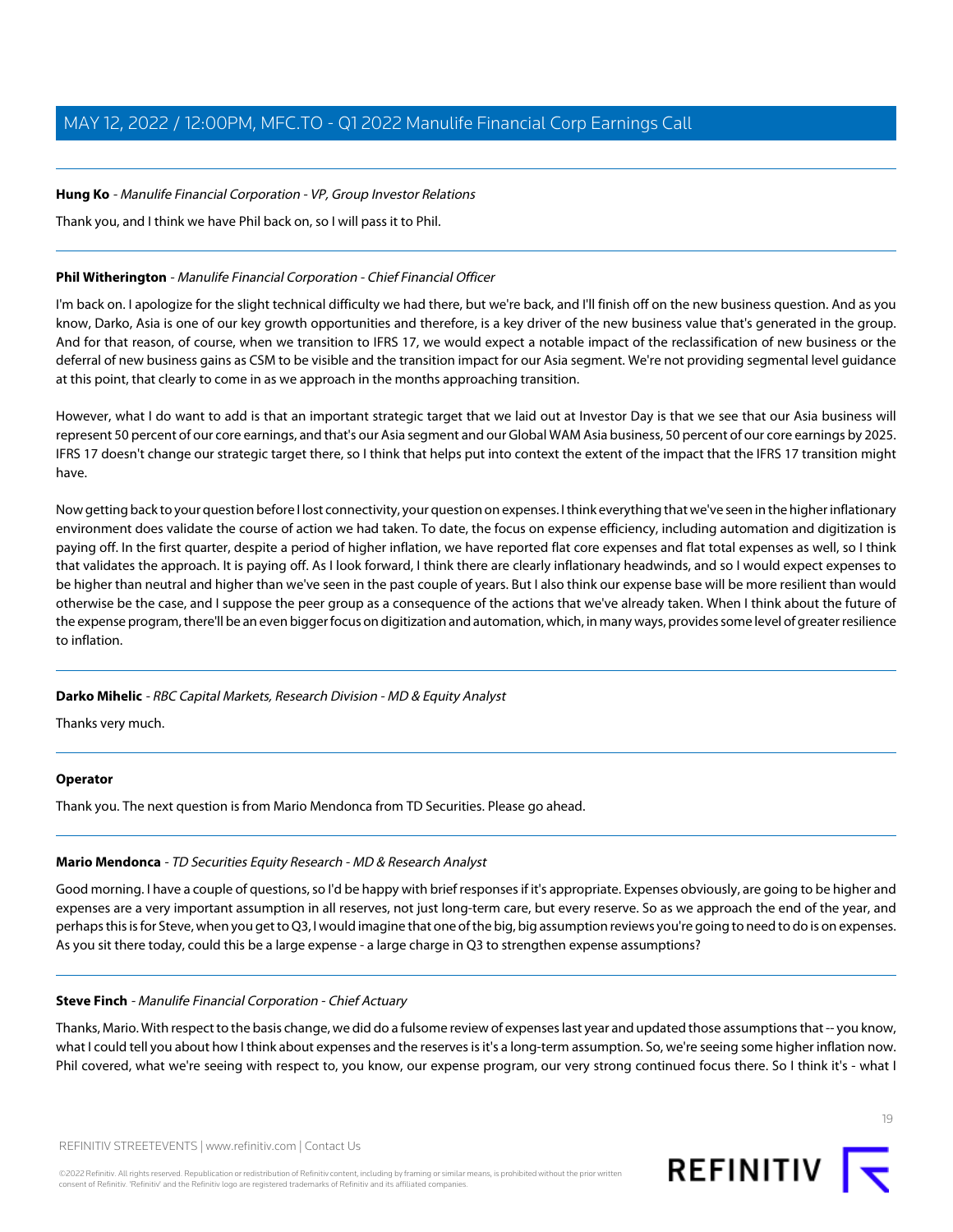would tell you is it's premature for me to conclude on very long-term trends here. It's something that we'll continue to watch really closely. I talked earlier about some of the offsets that we might see on the asset side, but, you know, overall, I think with respect to the impact of inflation overall, Manulife is well positioned.

### **Mario Mendonca** - TD Securities Equity Research - MD & Research Analyst

Now every company, of course, uses long-term averages. What - over what period do you look at inflation assumptions? Is it like a 5-year, 10-year? Do you look at the last 5 years, the last 10 years? How do you do that?

#### **Steve Finch** - Manulife Financial Corporation - Chief Actuary

So when we're looking at things like interest rates, long-term interest rate assumptions and long-term inflationary trends, we look over a longer period than that, but we do place additional weight on more recent periods. And we also factor in what the outlook is. You know, I think it's a volatile environment, and I would - with the actions that the Fed is taking and so on, I don't think we would conclude yet that inflation is higher for a long period of time. In fact, some are calling for inflation to have peaked and coming back down. So we do take the long-term view.

#### **Mario Mendonca** - TD Securities Equity Research - MD & Research Analyst

Okay. Phil, you said that given the way you're going to account the election you made on liabilities and assets going through OCI, that is the fixed income assets, and you said the effective yield would, of course, still be reported in earnings. That makes sense. But the value of owning these assets is more than just the effective yield. There's also the expected capital gains on those assets. So number one, am I right in saying that net income like core earnings will include some estimate of the expected mark of the expected appreciation of the assets? And number two, if I've got that right, what sort of expected return will you use for the purposes of core earnings?

# **Phil Witherington** - Manulife Financial Corporation - Chief Financial Officer

Great, Mario. Thank you for the question. So the first answer is no. We're not taking into account any expected capital gains on our fixed income portfolio in our expected definition of core earnings. It is an effective yield approach. We invest in bonds with the expectation we typically hold them to maturity. There is inherently some trading and to the extent there is some turnover of the portfolio, that will show through as realized gains and losses in net income over time. However, the - there is another element, which is the rest of the portfolio, the non-fixed income portfolio, largely ALDA, that will be accounted for on a fair value through P&L approach under IFRS 17 and our core earnings definition will include the expected long-term rate of return. And to your question, how do we determine that? We're making no changes to our expected long-term rate of return for our non-fixed income assets. It will be the same assumptions that we currently apply under CALM.

One other point that I should also highlight on the topic of the fixed income portfolio that will be fair value through - sorry, fair value through OCI effective interest yield through core earnings. We will also record within core earnings the expected credit loss on those assets, which is an approach that is consistent with other global financial institutions that already adopted IFRS 9.

#### **Mario Mendonca** - TD Securities Equity Research - MD & Research Analyst

Yes, that's all very clear, and I understand that. Now real quickly on long-term care. Mortality is good. You're holding \$130 million of IBNR, that's good as well. What - are there any underlying negative trends right now in long-term care, specifically around severity that are being somewhat masked by the positive we're seeing on mortality?

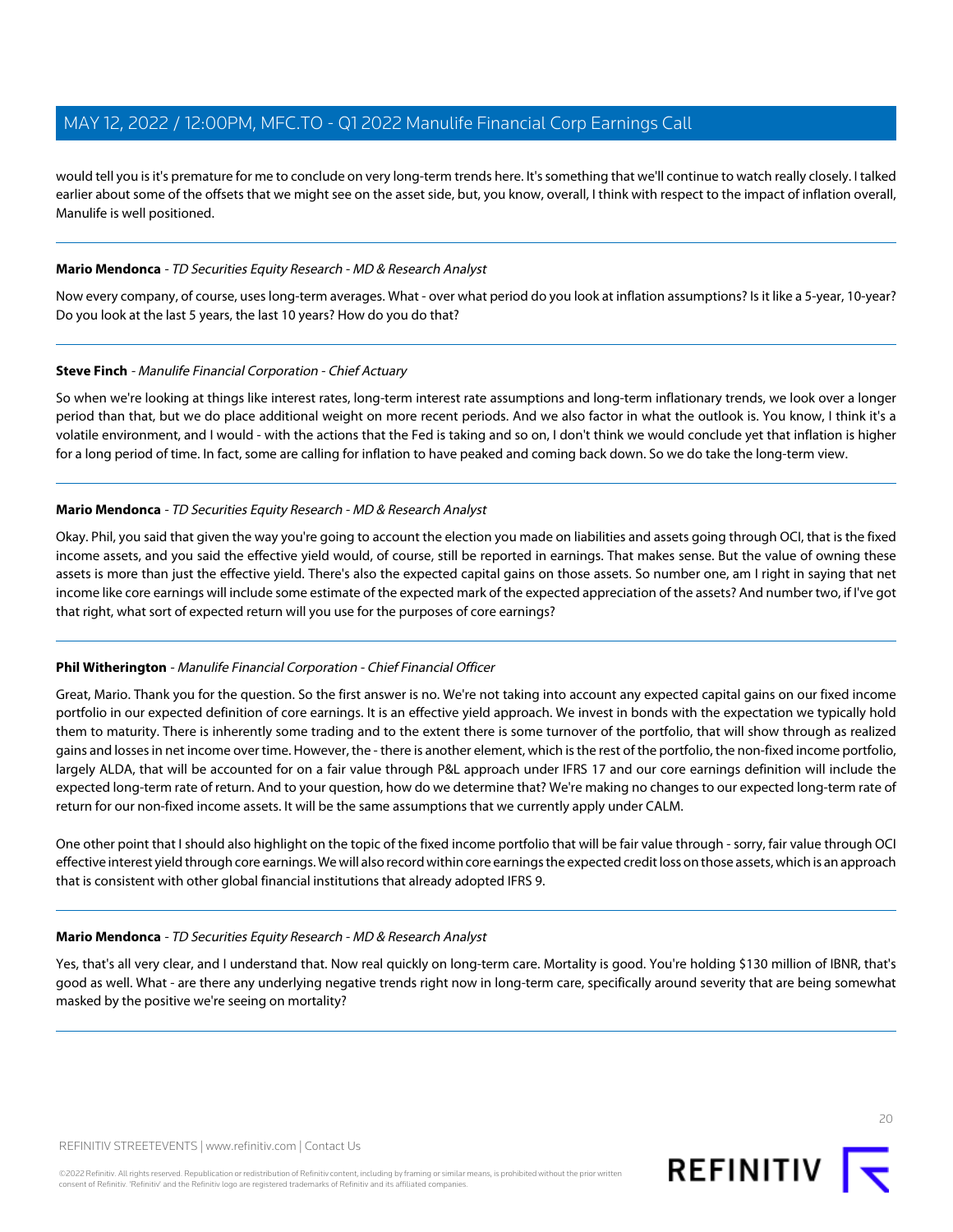### **Steve Finch** - Manulife Financial Corporation - Chief Actuary

Thanks, Mario. I talked a little bit earlier about some of the trends that we're seeing and continue to see through the pandemic, which is hesitancy for care in all settings, which we expect will revert. We have also seen more recently that while there is sort of inflation in unit costs, the actual amount of service being provided is less than pre-pandemic. So that could be due to staffing shortages, et cetera. And I mentioned earlier also the trend that's continuing to more home care, which would be a positive. So there is - there are a number of things that we're seeing in the portfolio, but it's too early to say which of these, if any, are longer-term trends. You know, remind you that we've consistently updated the assumptions and when we updated the assumptions in 2019, we saw experience that was consistent with those assumptions. So we are, you know, we'll be continuing to track this closely. Certainly expect that the diversification on mortality versus longevity in our portfolio more broadly will continue.

#### **Mario Mendonca** - TD Securities Equity Research - MD & Research Analyst

Okay. And then just finally, under the sort of caption of where there's smoke, there's fire. Let me ask this. On one of the calls, one of the U.S. insurance calls, several folks were asking questions about a long-term care transaction. Now clearly, they weren't asking about Manulife, they're asking that of the other U.S. insurance company. And it got just a ton of attention that it looks like long-term care might be moving into that transactable bucket. And it was all done in the context of higher interest rates. Is that plausible now? Or is that still a pipe dream that there could be something happening in long-term care for any of these companies, not just Manulife, but any U.S. company.

#### <span id="page-20-0"></span>**Naveed Irshad** - Manulife Financial Corporation - Global Head of Inforce Management

Hey Mario, it's Naveed here. I would say that all things being considered, certainly higher interest rates will create some tailwind on this. But what we're seeing is that bid-ask spreads continue to be quite wide on LTC blocks. And we are connected to the market on a regular basis to understand the potential opportunities, and we look quite granularly at different blocks and sub-blocks to assess transactability. I think the key thing here is as the experience accumulates, counterparties will gain confidence in the assumptions, which in turn informs the valuation of the blocks. That's what we saw in the VA side. We saw that as the experience emerged, the bid-ask spreads narrowed. We see signs of that on long-term care, but I think there's still quite a ways to go for those bid-ask spreads to come in to a point where a transaction would make sense for our shareholders.

# **Mario Mendonca** - TD Securities Equity Research - MD & Research Analyst

Thank you for your candor. I'm all set.

#### <span id="page-20-1"></span>**Operator**

Thank you. And the last question is from Lemar Persaud from Cormark Securities. Please go ahead.

#### **Lemar Persaud** - Cormark Securities - Equity Research Analyst

Thanks for taking my question. I'll be really quick. I just want to come back to a comment that Phil offered in response to one of the earlier questions and looking at the target for new business CSM growth. So just understanding that your IFRS 17 target for new business CSM growth at 15 percent, it's a medium-term target. Just wondering, would some of the softness in Asia suggest that, that 50 percent target is not likely to be achieved in 2023, just given, you know, the reliance on Asia for new business gains?

#### **Phil Witherington** - Manulife Financial Corporation - Chief Financial Officer

Lemar, this is Phil, and thanks for picking up on that new element of our guidance. I think to Anil's and Roy's earlier comments, many of the headwinds we're currently seeing in Asia do relate to the impact of the resurgence of COVID and the pandemic. And the experience we've had in North America is that the bounce back, it can be very quick once the waves of the pandemic pass. And I think as we've seen with the fifth wave of the pandemic,